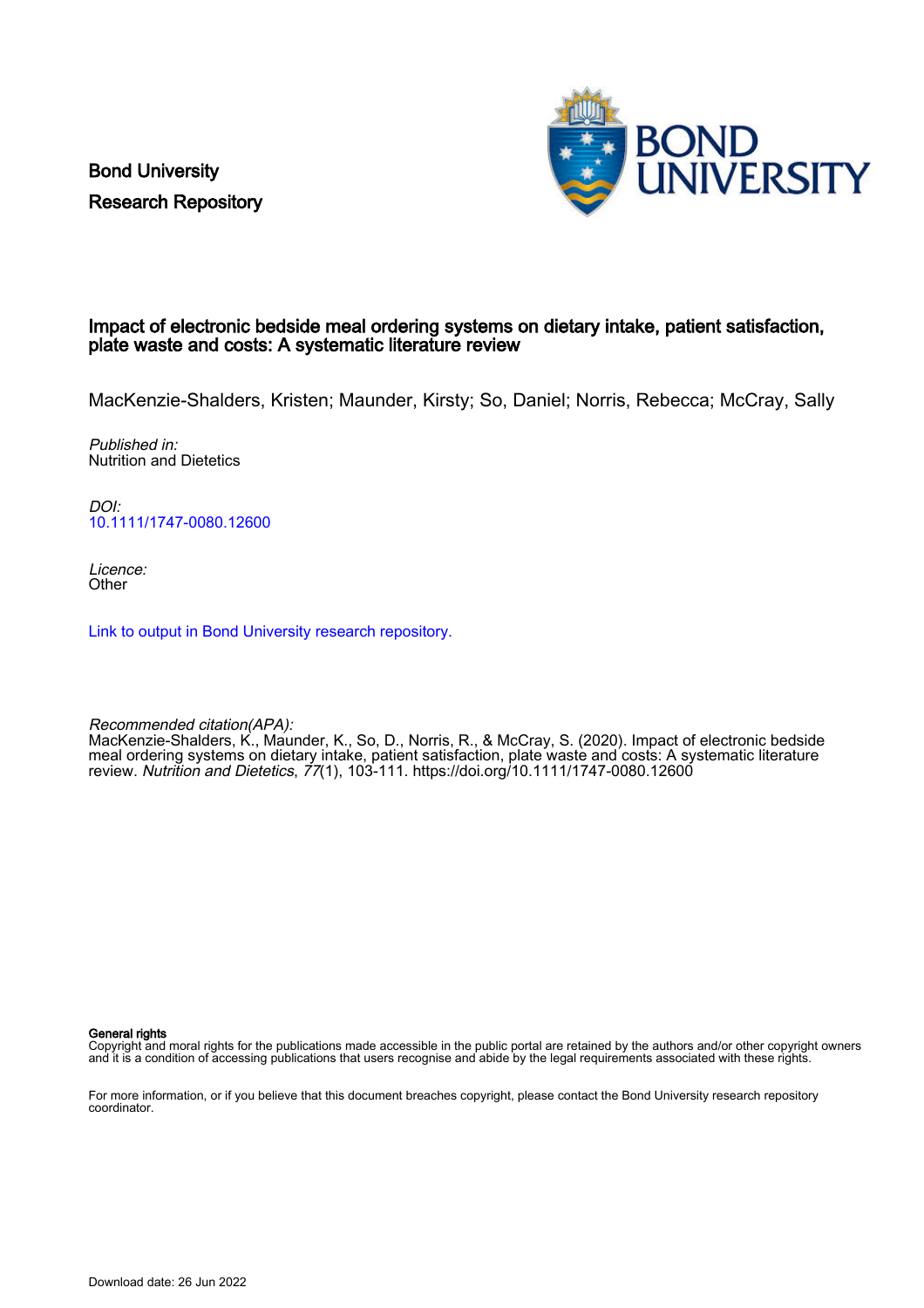The impact of electronic bedside meal ordering systems on dietary intake, patient satisfaction, plate waste and costs: A systematic literature review.

#### **Abstract**

 **Aims:** Hospital foodservices provides an important opportunity to deliver valuable dietary support to patients, address hospital-acquired malnutrition risk and enhance patient satisfaction. Modifying the meal ordering process through the adoption of technology may actively engage patients in the process and provide an opportunity to influence patient and organisational outcomes. This systematic review was undertaken to evaluate the impact of electronic bedside meal ordering systems in hospitals on patient dietary intake, patient satisfaction, plate waste and costs.

 **Methods:** A systematic search following PRISMA guidelines was conducted across MEDLINE, CINAHL, EMBASE and Web of Science for randomised controlled trials and observational studies comparing the effect of electronic bedside meal ordering systems with traditional menus on dietary intake, patient satisfaction, plate waste and cost. The quality of included studies was assessed using the Quality Criteria Checklist for Primary Research tool.

 **Results:** Five studies involving 720 patients were included. Given the heterogeneity of the included studies, the results were narratively synthesized. Electronic bedside meal ordering systems positively impacted patient dietary intake, patient satisfaction, plate waste and costs compared with traditional menus.

 **Conclusion:** Despite the increase in healthcare foodservices adopting digital health solutions, there is limited research specifically measuring the impact of electronic bedside meal ordering systems on patient and organisational outcomes. This study highlights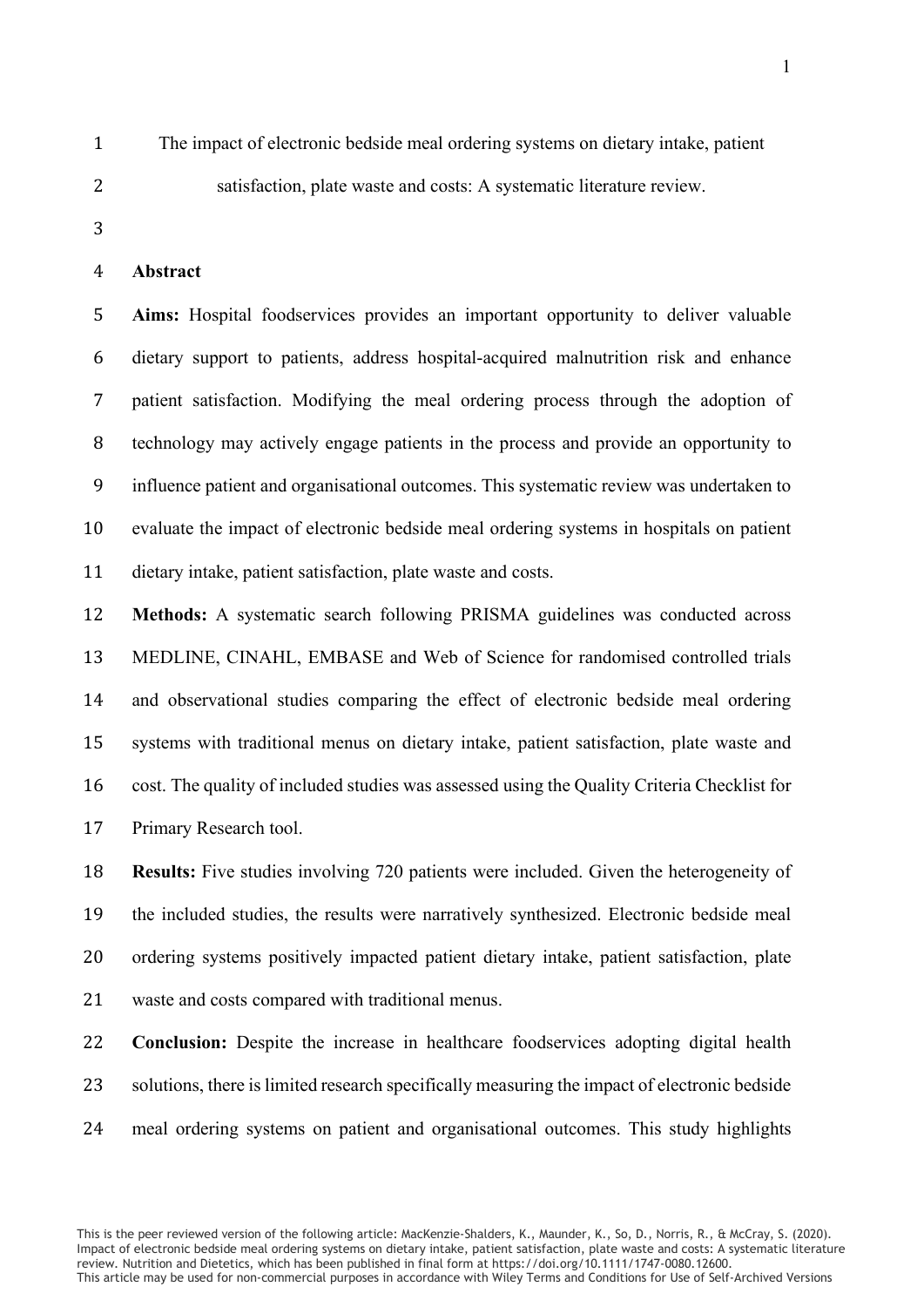| 25 | potential benefits of electronic bedside meal ordering systems for hospitals using        |
|----|-------------------------------------------------------------------------------------------|
| 26 | traditional paper menu systems, while also identifying the need for continued research to |
| 27 | generate evidence to understand the impact of this change and inform future successful    |
| 28 | innovations.                                                                              |
| 29 |                                                                                           |
|    |                                                                                           |

 **Key Words:** Patient satisfaction, Foodservices, Technology, Dietary intake, Systematic Review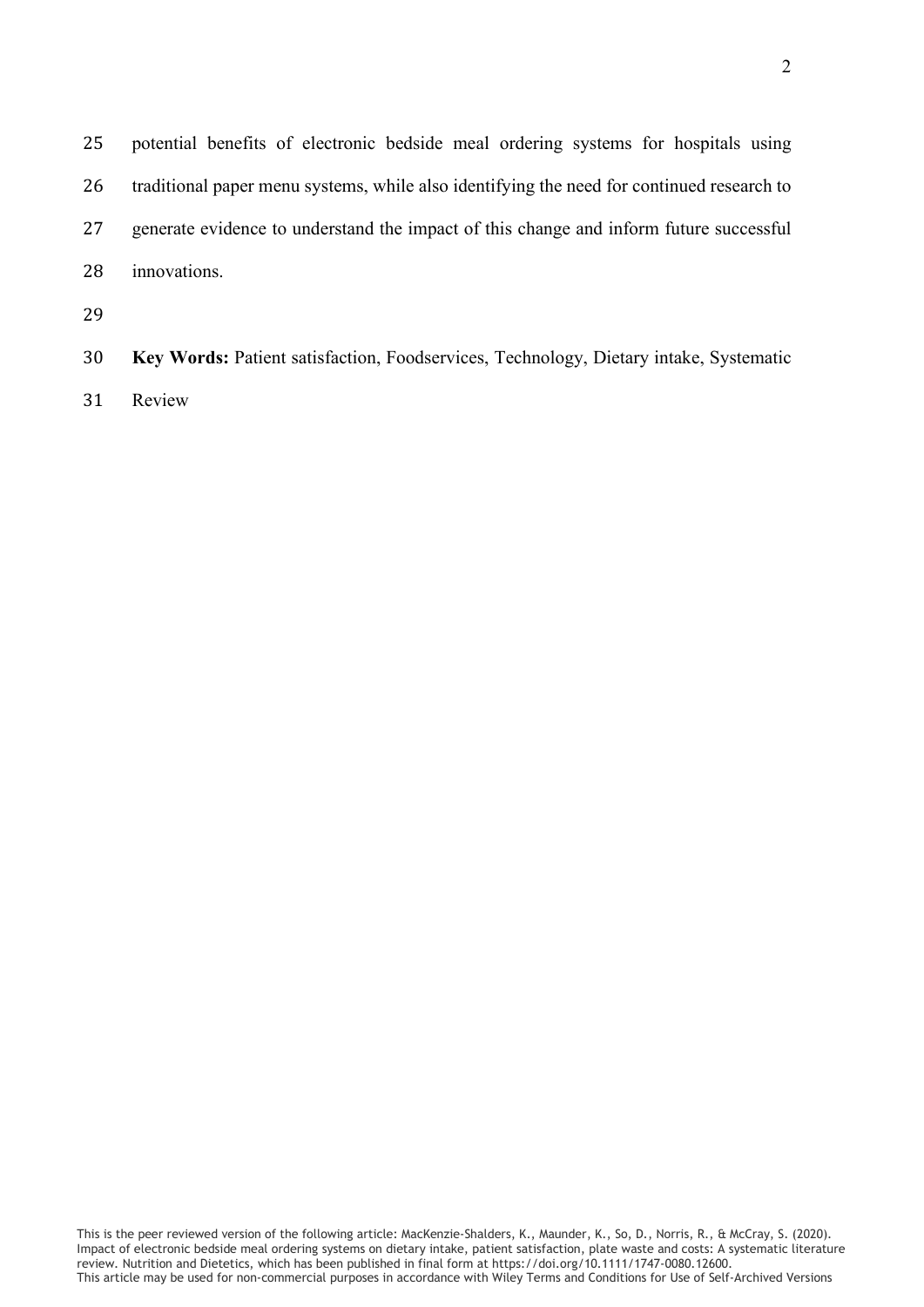#### **Introduction**

 There is an increasing focus within the hospital environment to provide quality care that enhances patient satisfaction and supports positive patient outcomes<sup>1,2</sup>. In the current consumer-focused environment, hospital services aim to meet increasing patient expectations while simultaneously managing budgetary constraints and/or increasing expenses<sup>3,4</sup>. With a duty of care to provide safe, effective and equitable care to patients, hospitals must achieve this while treating and preventing malnutrition<sup>5</sup>. Hospital foodservices provide a unique opportunity to influence dietary intake, address malnutrition risk and subsequent clinical outcomes across the hospital population. In addition, hospital foodservices are a key point of customer service and have the capacity to influence patients' perception of their entire hospital experience and enhance their 43 satisfaction<sup>3,6,7</sup>. Innovative foodservice models that enhance patient experience and improve dietary intake while reducing waste and remaining cost-effective are therefore worthy of further investigation.

47 A potential tool to address these drivers is the utilisation of technology<sup>8</sup>. While the adoption of technology in healthcare has been slower than other industries, electronic foodservice management systems have been increasingly implemented over the last decade to support food procurement, food preparation, meal ordering and delivery, allergen management and to enable foodservice model transformations,- delivering 52 positive patient and organisational outcomes<sup>3,9,10</sup>. Customer-focused technological innovations that can impact dietary intake and address malnutrition risk through enabling patients to be active participants in their meal ordering while in hospital, is the focus of this systematic review. Electronic bedside meal ordering systems (eBMOS) are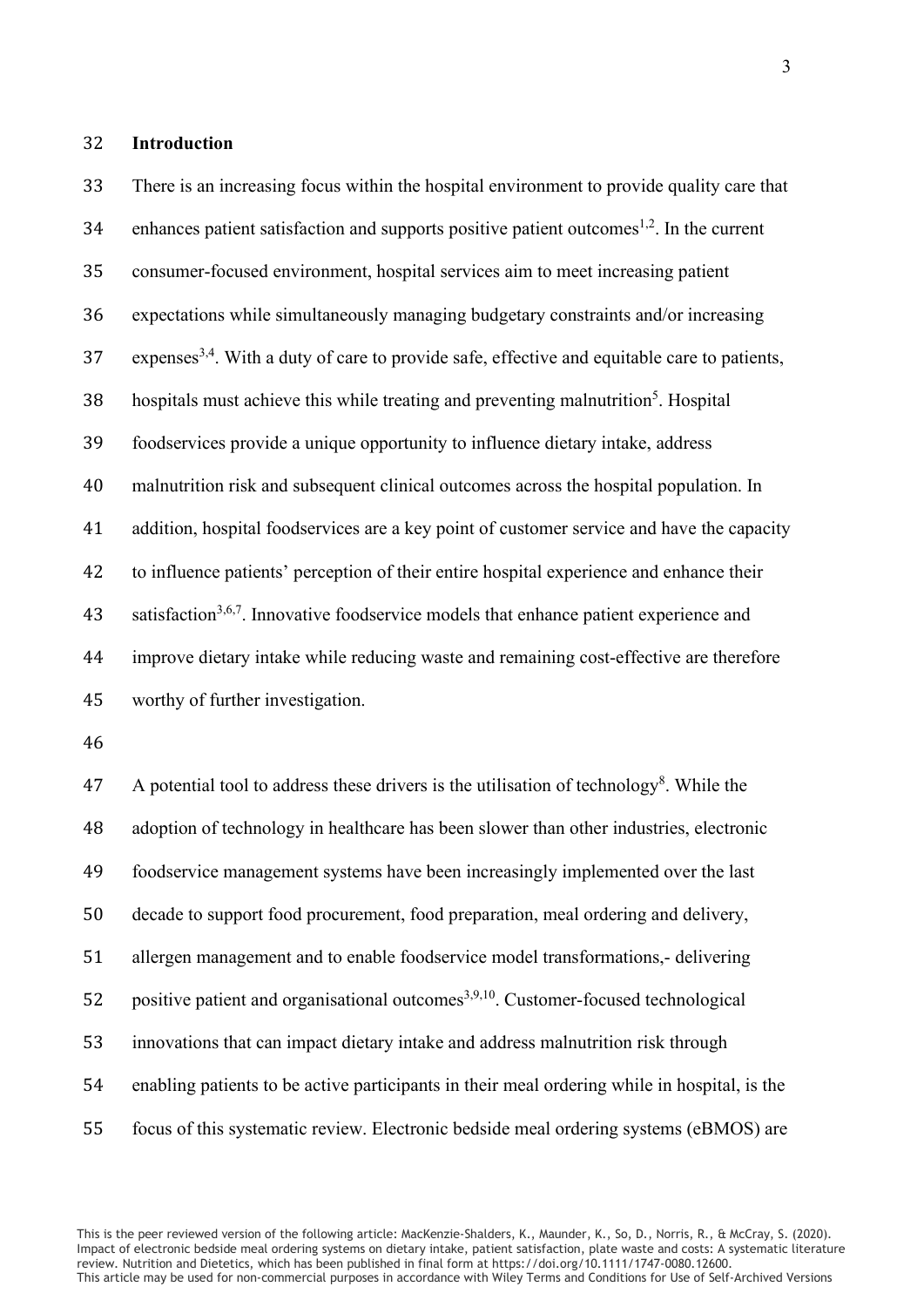used by meal ordering staff at the patient bedside on wireless devices, or by patients using bedside televisions/computers or their own mobile phone, to place their meal 58 . orders<sup>9,10</sup>. Any meals (main or mid-meals) which the facility allows patients to have an advanced choice can be ordered via the eBMOS. This model is different to a traditional paper menu method of meal ordering (TM), as it enables real-time patient data, including diet and allergies, to be available at the time of ordering. It also allows closer to mealtime ordering due to the data being entered directly into an electronic system ready for meal tray preparation. 

 To date, no systematic reviews have specifically evaluated the impact of eBMOS on patient and hospital outcomes in comparison to TM. It is important to understand whether this innovation is successfully delivering the outcomes it was designed to achieve, independent to the food delivery model, to guide hospitals in determining the best method for patient meal-ordering. A recently published review assessing the impact of eBMOS had a broader inclusion criteria for the study design, did not require studies to include a comparator to the intervention and featured studies with concurrent changes 72 in the foodservice system, such as a transformation to room service<sup>11</sup>. Room service is well recognised as a foodservice model that can deliver improvements in hospital and patient outcomes, and therefore any improvements cannot be directly attributed to the utilisation of eBMOS. A high-quality review which featured research published 5 years 76 ago by Ottrey and Porter<sup>3</sup> was also broader in scope than the current review and explored the effect of different menus and meal ordering systems on outcomes including dietary intake, cost, satisfaction and meal tray accuracy.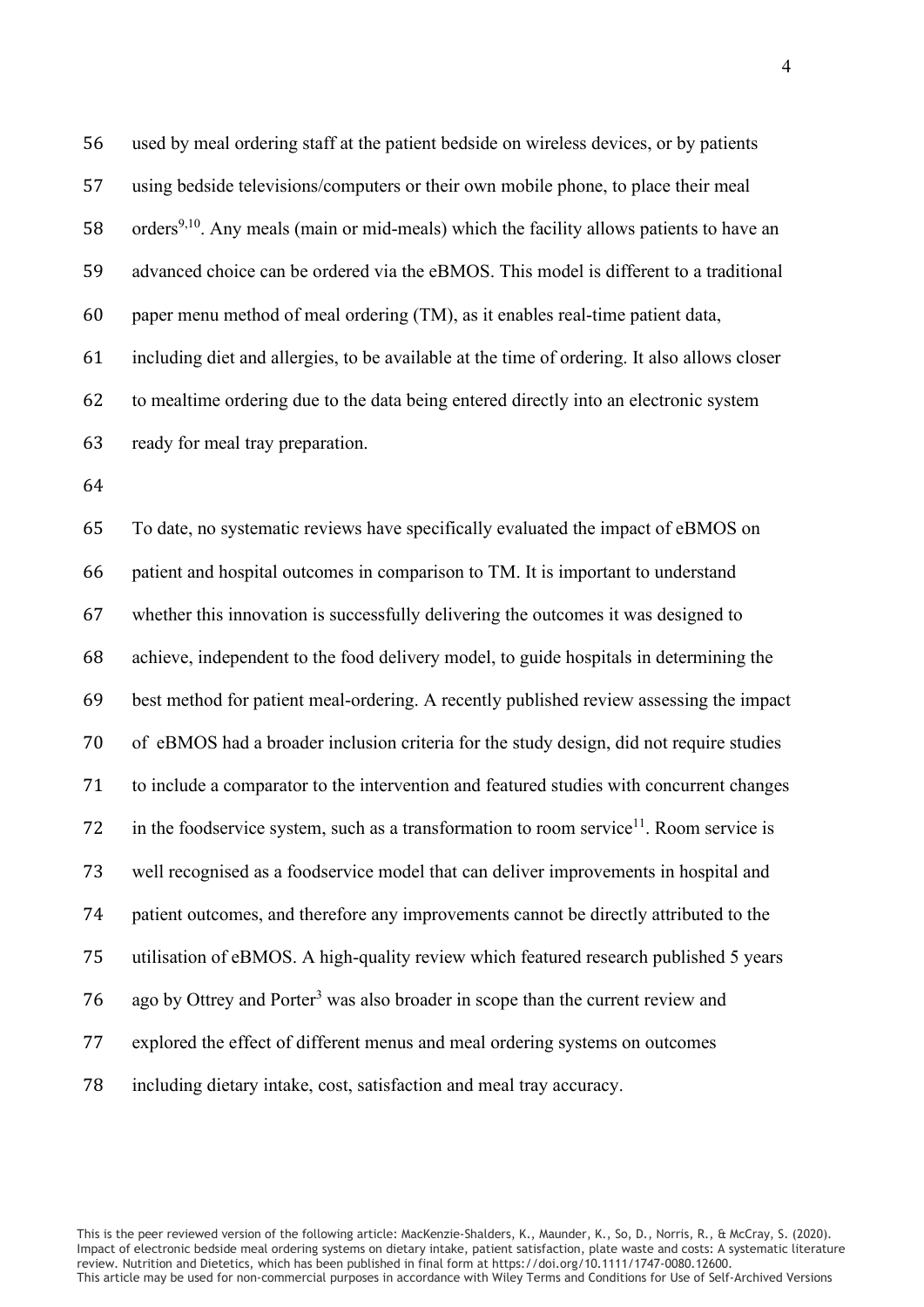The aim of this systematic review was to 1) evaluate current empirical evidence on the impact of an eBMOS on key outcomes including patient dietary intake, patient 81 satisfaction, plate waste and cost in comparison to a TM; and 2) review the quality of 82 these studies using a validated tool. It is anticipated that this systematic review will provide an evidence-base to uniquely inform future foodservice design relating to patient meal ordering models to positively benefit patient and organisational outcomes, as well as drive future research.

#### **Methods**

 This systematic literature review was undertaken in line with recommendations of the 89 Cochrane Handbook for Systematic Reviews of Interventions<sup>12</sup> and reported according to the Preferred Reporting Items for Systematic Reviews and Meta-Analysis: The PRISMA 91 statement<sup>13</sup>. The methodology for this review, including pre-specified eligibility criteria and search strategies, was prospectively registered with the International Prospective Register of Systematic Reviews (CRD 42017059111).

 A literature search was conducted in the online bibliographic databases MEDLINE (Ovid interface), CINAHL (EBSCO host interface), EMBASE (Elsevier interface) and Web of Science (Web of Knowledge portal) from inception to December 2018, with no date or language restrictions. Combinations of the terms "bedside menu ordering system," "menu," and "hospital food service" were searched for as medical subject headings and key or free text words. The search strategy is presented as **Online Supplemental Material**. Additional relevant studies were retrieved through additional hand-searching,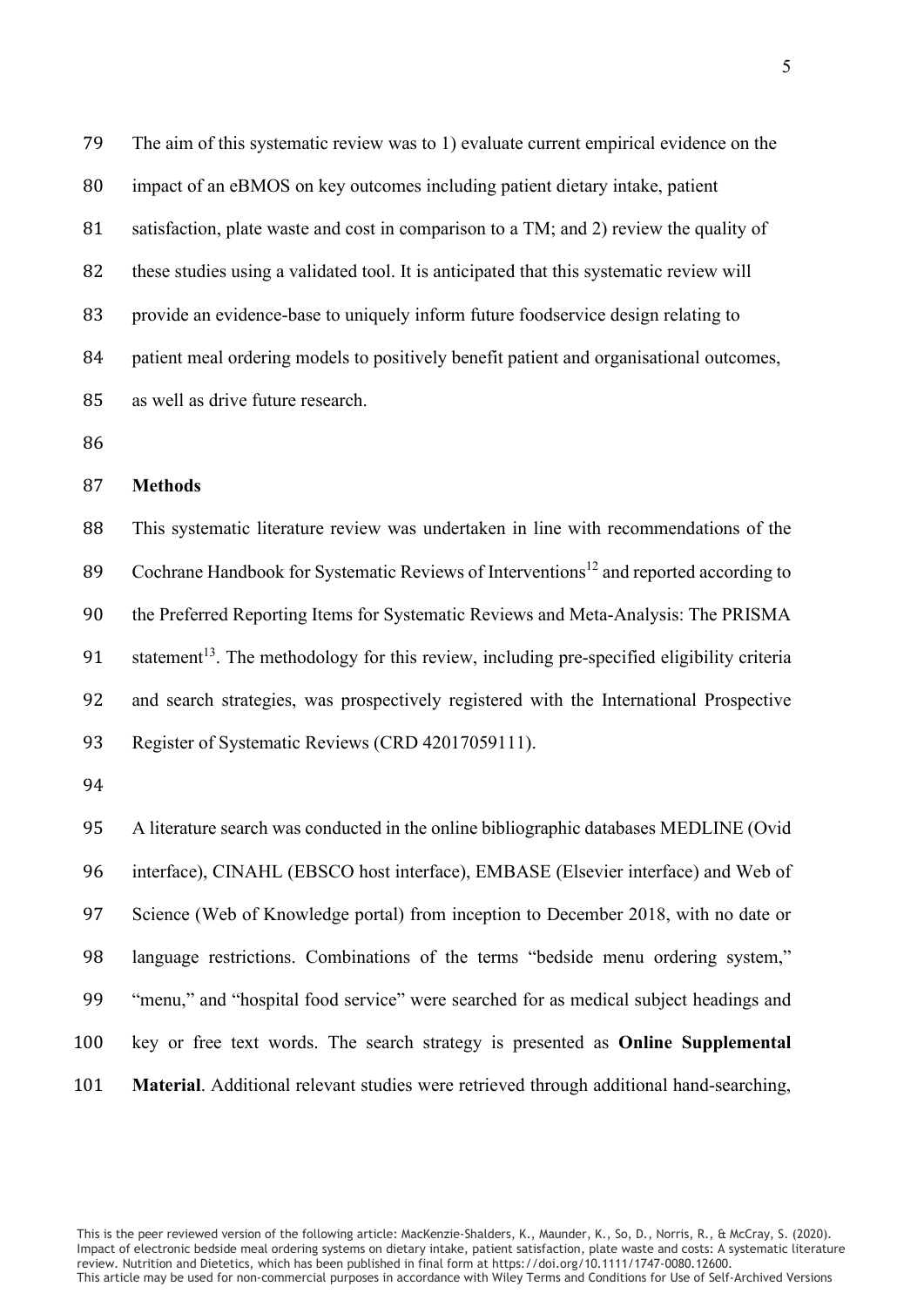contacting field experts and searching of ClinicalTrials.gov - a central repository of clinical trials - to identify ongoing studies.

 Three authors (RN, DS KMS) screened articles in a blinded, standardised manner. Search results were exported to Endnote (X8; Thompson Reuters) and de-duplicated 107 prior to screening using the online screening application Rayyan<sup>14</sup>. Following screening, full-text manuscripts of potentially relevant studies were sought and reviewed. Studies were included if the following criteria was met: 1) prospective or retrospective observational study design, randomised controlled trial (RCT); 2) included adult 111 participants ( $\geq 18$  years of age); 3) took place in an acute healthcare/hospital setting; and 4) compared a new eBMOS with an existing TM. The term "eBMOS" was used by this review to describe an electronic solution for collecting patient meal orders. Abstracts and non-peer-reviewed manuscripts were excluded. Studies that implemented and evaluated the use of room service or other broader foodservice model interventions 117 were excluded<sup>15,16</sup>. Interventions that included a simultaneous change in foodservice models were excluded from the analysis as the outcomes could not be attributed to the 119 meal ordering system alone<sup>15-19</sup>. Two reviewers (RN and DS) independently extracted data from included studies. Review outcomes included the difference or change from the application of an eBMOS when compared to a comparator/control on the following outcomes: 1) patient dietary

and/or 48-hour period); 2) plate waste (percentage of served food that remains uneaten

intake (defined as the amount of energy [kJ] and protein [g] consumed in a 24-hour period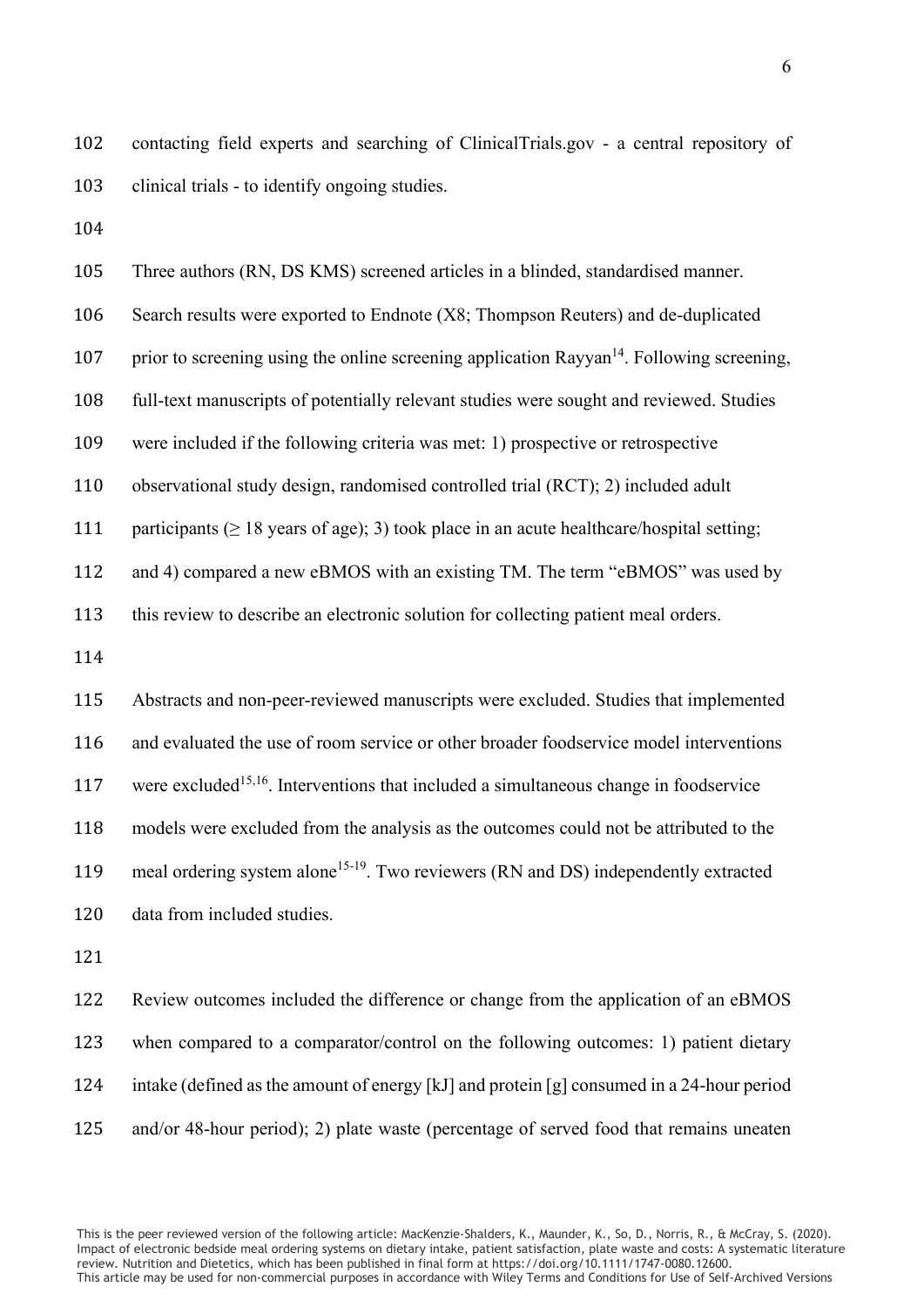126 by the patient<sup>20</sup>; 3) patient satisfaction (a subjective rating of hospital foodservices 127 quality<sup>21</sup>; or 4) cost (any cost associated with the food served, staff or overall system). A meta-analysis was not considered appropriate due to the small number of eligible studies, which measured different outcomes using a range of tools.

 The quality of included studies was evaluated by two independent reviewers (RN and DS) using the Quality Criteria Checklist for Primary Research tool from the Academy of 133 Nutrition and Dietetics<sup>22</sup>. To ascertain the presence or absence of threats to the validity of research, the tool consists of 10 questions encompassing: clarity of the research question; subject selection; comparability of study groups; handling of withdrawals; blinding; descriptions of the intervention; validity of outcome measures; appropriateness 137 of data synthesis; conclusion support; and likelihood of funding bias<sup>22</sup>. Based on these domains, overall quality ratings of either positive (most validity questions answered yes, including the first four), neutral (one or more of the first four validity questions assessed as 'no', but other criteria indicate strengths) or negative (six or more of the domains are 141 assessed as 'no') would be generated<sup>22</sup>.

#### **Results**

 A total of 3076 papers were retrieved from the data base search for inclusion across the 145 four online databases (Figure 1). Following the removal of duplicate papers ( $n = 805$ ) and 146 screening abstracts ( $n = 2270$ ), 40 papers were retained for full text screening. One study was identified through hand-searching, resulting in a total yield of 5 articles included in this review.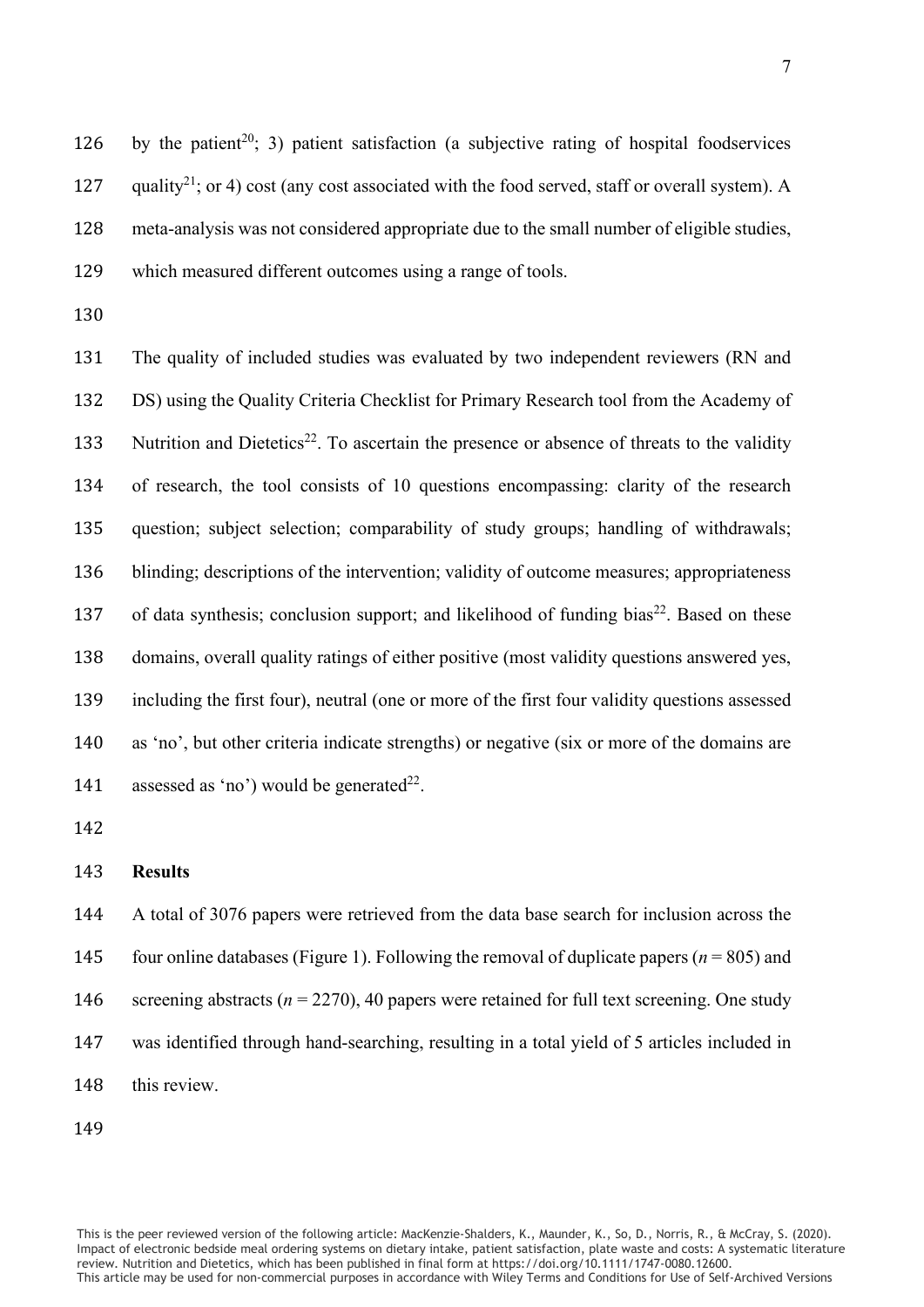150 All studies compared an eBMOS to a TM (Table 1). Three studies evaluated the impact 151 of a patient-directed eBMOS (terminology including BMOS/e-menu/TV menu)<sup>10,23,24</sup> 152 and the other two studies reported on staff-deployed eBMOS $9,25$ . One study was 153 conducted using an observational point prevalence approach<sup>23</sup>, with the remainder 154 conducted using of pre- and post-test study designs  $9,24-26$  (Table 1). Sample sizes 155 investigated across included studies ranged from 50 participants to 860 participants. 156 157 The effect of eBMOS on dietary intake was reported in three studies. Barrington et al.<sup>23</sup> 158 found that a patient-directed eBMOS led to significantly higher mean daily energy 159 intake  $6457 \pm 3069$  kJ vs  $4805 \pm 2028$  kJ (p<0.001) and protein intake  $72.3 \pm 36.7$  g vs 160  $57.7\pm26.9$  g (p<0.001) compared with a TM. Similarly, two staff-deployed eBMOS 161 models found a significantly higher mean daily energy intake compared with TMs 8273  $\pm 2043$  kJ vs  $6273 \pm 1818$  kJ (p < 0.001)<sup>9</sup>; and  $6232 \pm 2523$  kJ vs  $5513 \pm 2212$  kJ 163  $(p=0.04)^{25}$ . Likewise, these two studies also found mean daily protein intake was 164 significantly higher with eBMOS compared with TMs  $83 \pm 24$  g compared with  $66 \pm 25$ 165 g (p=0.01)<sup>9</sup>; and 78 ± 36 g compared with 53 ± 24 g (p<0.001)<sup>25</sup>. Further comparisons 166 of energy and protein intake relative to the estimated requirements of patients (EER and 167 EPR respectively) were undertaken by Maunder et al.<sup>9</sup> and McCray et al.<sup>25</sup>. In the study 168 undertaken by Maunder et al., patients recieving eBMOS met, on average, 110% 169 estimated energy requirements and 105% estimated protein requirements compared with 170 86% for both using the traditional TM ( $p=0.01$  and  $p=0.02$ , respectively)<sup>9</sup>. Similarly, 171 McCray et al found that significantly more patients receiving eBMOS met their 172 estimated energy (73% vs 64%; p=0.02) and protein (98% vs 70%; p<0.001) 173 requirements compared with  $TM^{25}$ .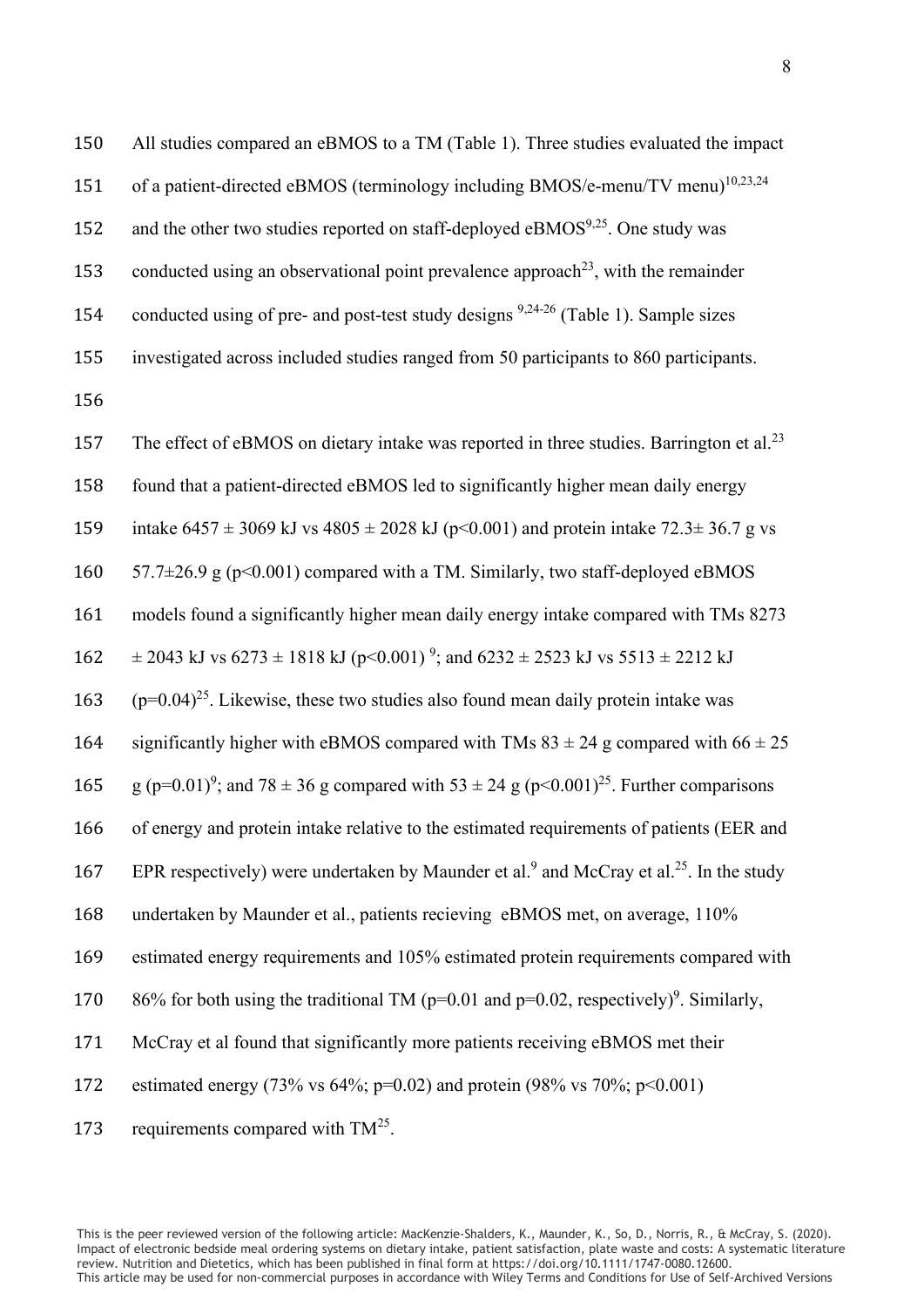175 Patient satisfaction for the overall hospital foodservice was assessed in three of the five 176 papers<sup>9,10,25</sup> (Table 2). Two studies showed that staff-deployed eBMOS and TM reported 177 high, stable scores in overall foodservice patient satisfaction using the Acute Care 178 Hospital Foodservice Patient Satisfaction Questionnaire; which does not specifically 179 explore satisfaction with the type of meal ordering system. Maunder et al.<sup>9</sup> reported 180 patients rating their overall satisfaction as 'good' or 'very good' at 82% using eBMOS 181 compared to 84% using the TM ( $p > 0.05$ ). McCray et al.<sup>25</sup> also reported patients rating 182 their overall satisfaction as 'good' or 'very good' at 74% using eBMOS and 75% with 183 TM ( $p=1.0$ ). Hartwell et al.<sup>10</sup> evaluated satisfaction in a patient-directed eBMOS 184 compared to a TM across several domains (including temperature, presentation and ease 185 of use), and reported the only difference was an increased satisfaction with regard to

186 having meal ingredient information provided in eBMOS (p=0.01).

187

 Three studies assessed or asked specific additional questions related to patient satisfaction 189 in regards to the new meal ordering system Jamison et al. $^{24}$  found that patients preferred the eBMOS over the TM on the basis of interest, curiosity, convenience, availability, 191 satisfaction and motivation ( $p<0.01$ ). When McCray et al.<sup>25</sup> and Maunder et al.<sup>9</sup> surveyed patients specifically about their menu ordering system preference, they found that significantly more preferred eBMOS to the TM in both studies; 84% versus 16%  $(p<0.001)^{25}$  and 80% versus 15% with 6% not minding either way ( $p<0.05$ )<sup>9</sup>. Two studies 195 evaluated the effect of eBMOS on plate waste<sup>23,25</sup>. A patient-directed model<sup>23</sup> found no significant difference in average daily plate waste between BMOS (34.3%) and TM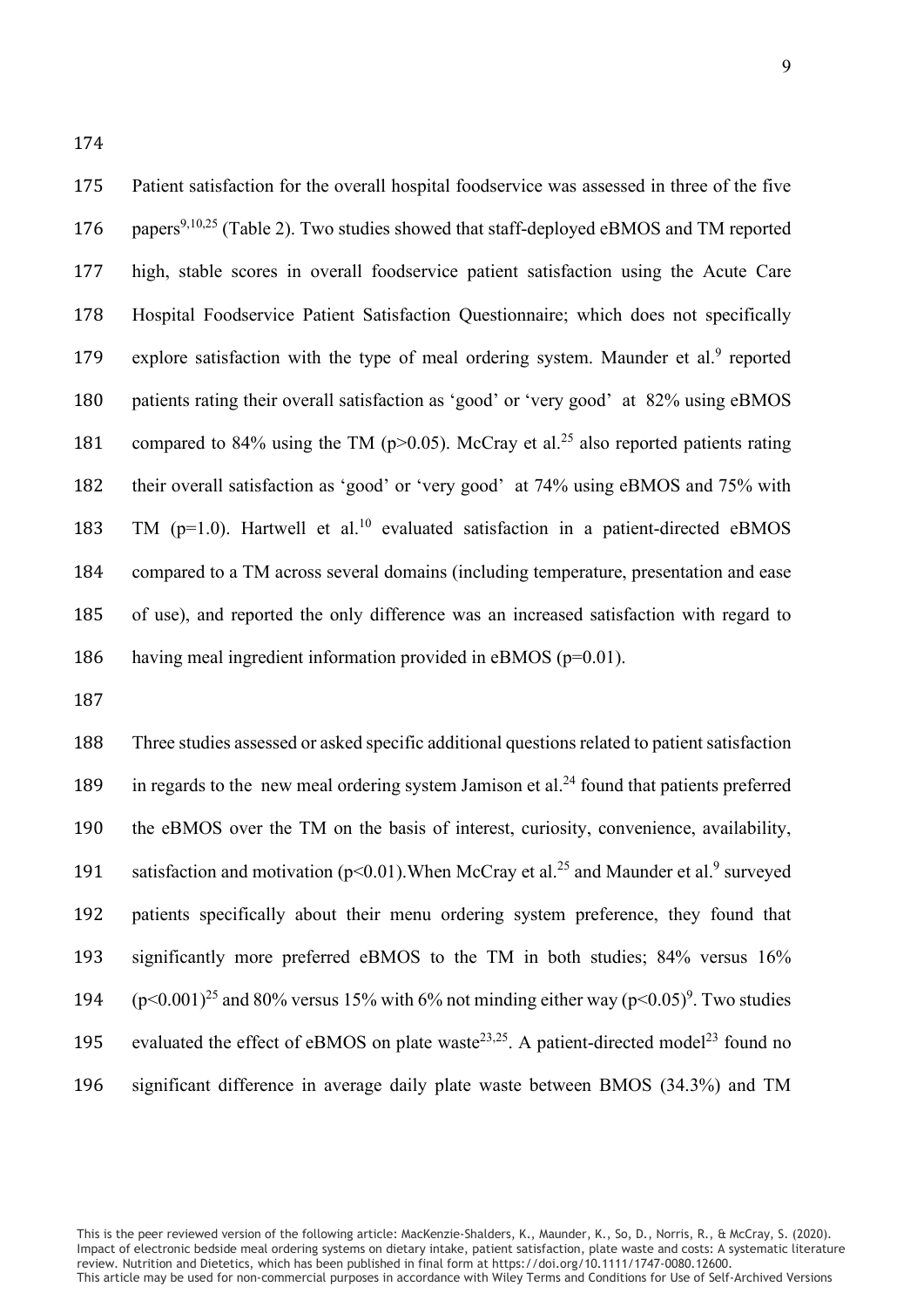197 (35.4%) (p=0.75), while a staff-deployed model displayed a significant reduction in plate 198 waste using eBMOS (30%) compared with TM (26%)  $(p<0.001)^{25}$ .

199

200 Costs were evaluated in two studies<sup>24,25</sup>. McCray et al. reported a decrease in total 201 patient food cost of 19% for eBMOS compared with TM across a comparable 12-month 202 period<sup>25</sup>. Jamison et al. reported on the cost of effectiveness of implementation of the 203 eBMOS determined by means of the payback method (i.e. the time required to recoup 204 the initial investment of their project). Costs were based on labour, software and 205 printed menu costs for each model. They reported that operating the eBMOS instead of 206 the TM would result in monthly savings of \$1197 (\$615 per month compared with 207  $\,$  \$2093 per month) and an estimated payback period of 8.4 months<sup>24</sup>. They also 208 suggested additional possible savings could be achieved through a reduction in food 209 waste due to increased accuracy of forecasting and tallying using the eBMOS.

210

211 The overall quality of included studies was mostly neutral across the five included studies 212 (Figure 2). The research question was clearly stated by all included studies, as were 213 intervention descriptions, relevancy of study outcomes, specificity of inclusion criteria 214 and analyses performed. The characteristics and subsequent comparability of stratified 215 participant groups was adequately described in four studies<sup>9,10,23,25</sup>, while only one study 216 discussed and response rates among participant groups<sup>9</sup>. Three of the five included studies 217 used validated methods to assess study outcomes<sup>9,23,25</sup>. Though the conclusions of each 218 study were supported by their results, limitations of the research were not considered in 219 two studies<sup>10,24</sup>. Blinding for outcome assessments was not discussed in any of the 220 included studies. Based on this risk of bias tool, the overall quality rating of included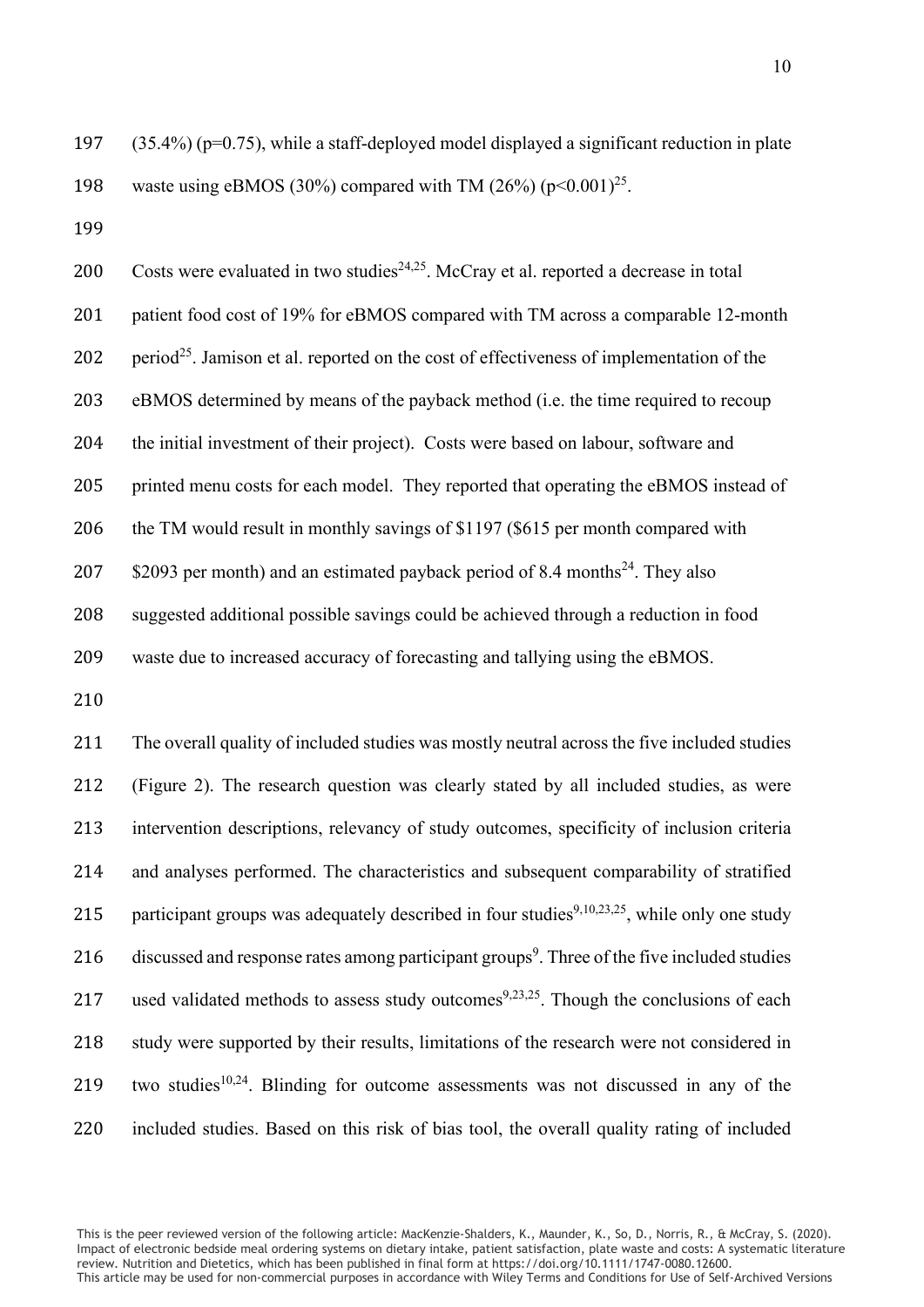221 studies was mostly neutral: only a single study was judged as "positive"<sup>9</sup> with the 222 remainder assessed as "neutral" $2^{23-26}$ .

#### **Discussion**

 Despite the paucity of literature, this systematic literature review identified studies to demonstrate that an eBMOS has the potential to improve patient dietary intake and satisfaction, as well as reduce plate waste and foodservice costs. As healthcare continues to transition to a digital health environment, technological solutions that support consumer engagement, as well as provide essential patient and organisational benefits, will become critical in the future.

 Three studies featured within the systematic review demonstrated that changing to an 233 eBMOS can increase patients' dietary intake  $9,23,25$ , which may consequently contribute to 234 addressing malnutrition risk and preventing hospital-acquired malnutrition<sup>27,28</sup>. This 235 study refines the broader findings of complementary systematic reviews<sup>3,7,11</sup>. While very specific in scope; it enables the opportunity to narrow the impact of other interventions and support the role of implementing an eBMOS as a core component of contributing to these positive outcomes. In each of these studies there was a major change in patient meal order timing, shifting from up to 24 hours in advance to between 1 to 4 hours prior to meals. Therefore, a potential explanation is that using an eBMOS facilitates patients to make meal orders closer to the mealtime, when they are more likely to know what they feel like eating, resulting in increased dietary intake. eBMOS may also enable more 243 patients to receive their personal selections compared to TM, which is harder to manage patient dietary and location changes during their admission, and therefore may result in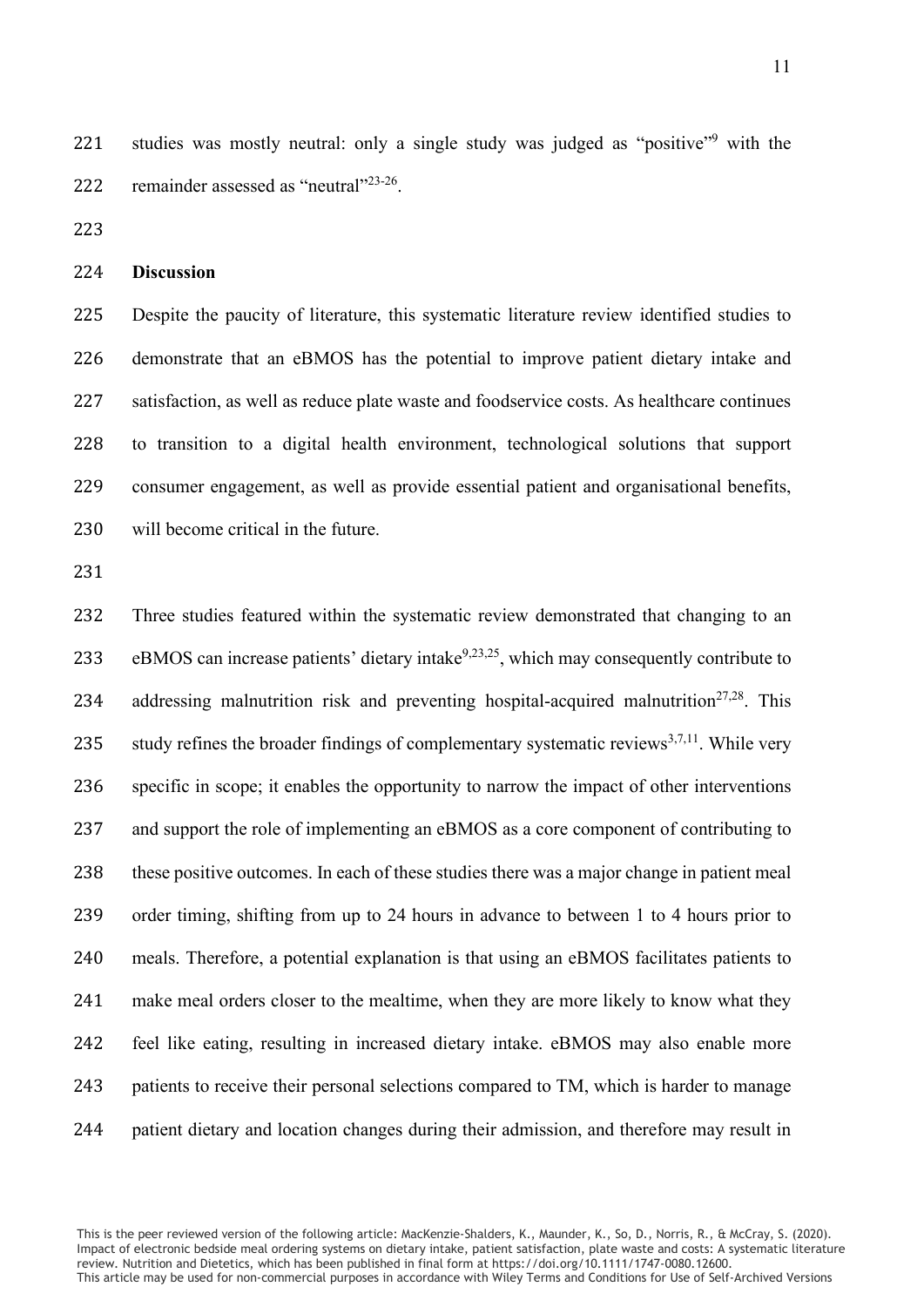receiving standard default meals. While the calculations adopted for estimating dietary requirements were different across two studies and could have contributed to the 247 differences in proportion of percentage of energy and protein requirements achieved<sup>9,25</sup>, there are other variables that can cause differences across sites, including the menu. However, the studies used consistent measures in the pre- and post-data analysis within each study and found a consequent statistically significant increase in both studies of patients meeting their estimated energy and protein requirements when using eBMOS.

 Patient satisfaction has long been a focus of achieving optimal foodservice models in healthcare, and systems and processes that encourage increased patient interaction and involvement with the meal order process have been suggested to improve satisfaction. This review featured several studies, albeit with small sample sizes, that showed that patient satisfaction was either maintained or improved after the implementation of eBMOS. To inform current and future meal ordering system design and to provide opportunities for research meta-analysis, it may be useful to ensure consistency in use of a valid and reliable tool for measuring patient satisfaction with foodservices and specifically measuring satisfaction with the meal ordering process. Validated tools that measure patient satisfaction e.g. the Acute Care Hospital Foodservice Patient Satisfaction 263 Questionnaire by Capra et  $al<sup>21</sup>$  are excellent to assess overall satisfaction and are often related to food quality and potentially dietary intake but do not contain specific questions 265 related to the meal ordering system or process. When surveys were conducted specifically around the meal ordering process, two studies found that the eBMOS was preferred over TM<sup>9,25</sup>.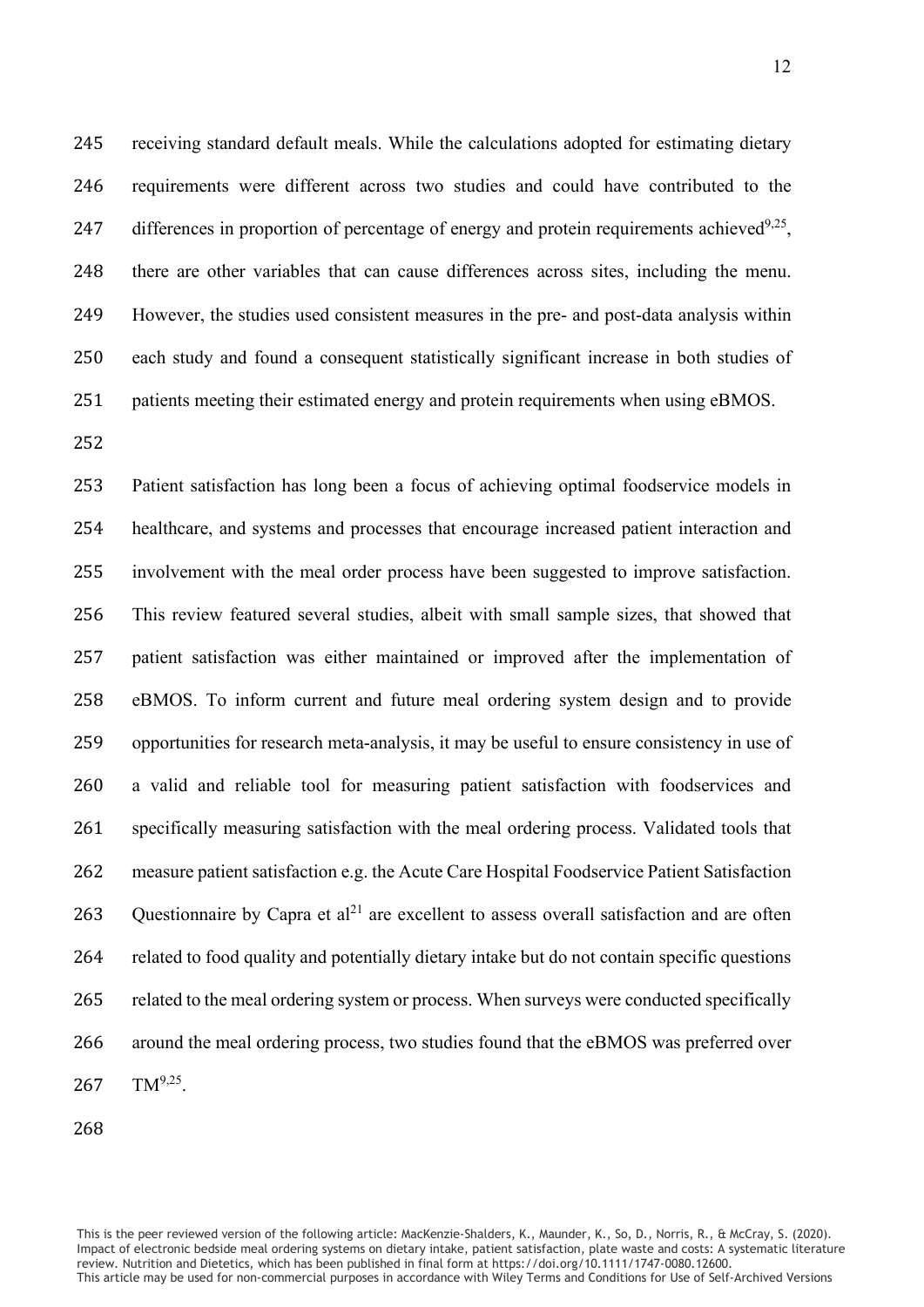This ability of eBMOS to support closer to mealtime ordering may also have other positive effects; for example, it can decrease plate waste as evidenced in two studies 271 within this review<sup>23,25</sup>. Other points of waste seen within a foodservice model such as duplicate trays produced for late meal orders due to poor and delayed communication of orders with a TM may be reduced using an eBMOS, as it enables real-time information on patient status and meal orders. Oyarazun et al cited ineffective diet-order communication as a major reason for late trays and accounting for 78% of extra meal 276 trays required to be produced<sup>29</sup>.

 While it is accepted that costs are a critical control for hospital foodservices, in this review only two studies reported a cost figure associated with changing their meal ordering 280 system<sup>24,25</sup>. Additionally, one of these reviews was undertaken in 1996, before significant 281 technological advancements<sup>24</sup>. These two studies reported on different cost factors, one in relation to total patient food costs and the other on labour costs and time to take meal orders. Low costs reporting may be in part related to the fact that this information is sensitive or can be hard to measure and attribute impact to individual interventions. Nonetheless further information and clarity around cost measures will assist foodservice directors and managers to make informed decisions within budgetary constraints and be 287 able to clearly demonstrate the financial impact of system and process changes<sup>30</sup>. Interventions that utilise technology to provide improved communication regarding the meal order may assist in reducing overall waste and therefore costs.

 The main strength of this systematic review were its strict inclusion criteria ensuring that the intervention was predominantly related to a change to an eBMOS; and that studies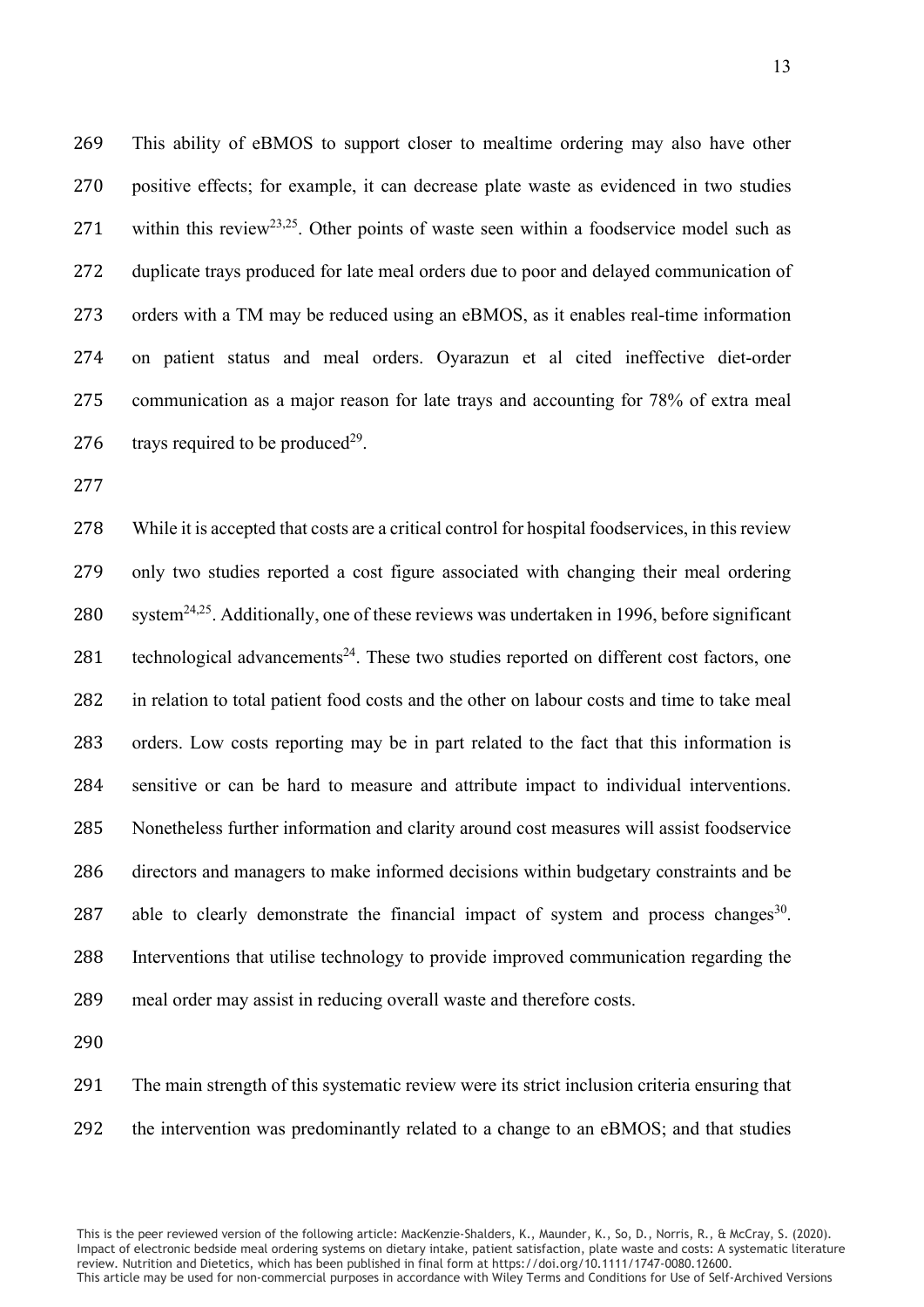with concurrent changes in their distribution system or other major foodservice systems were excluded. However, there were several limitations which should be considered when interpreting the findings of this review. A paucity of high-quality studies of robust design that specifically answered the research question were identified and therefore a narrative synthesis of key findings was undertaken. Of the five studies that were included, one 298 study received a positive score<sup>9</sup> while four were assessed as neutral<sup>23-26</sup> using the Quality 299 Criteria Checklist<sup>22</sup>. A recent systematic review of foodservice interventions found that only 9 of 33 included studies had sufficient methodologic quality to meet evidence-based scientific standards<sup>7</sup>. Conducting foodservice research in an active hospital setting is challenging, however investment in high quality, published foodservice research is essential to demonstrate the potential impact of foodservice innovations in influencing 304 . patient and organisational outcomes<sup>7,9,27</sup>.

 This review provides the many hospitals utilising a TM evidence that transitioning to an eBMOS have the potential to improve dietary intake, patient satisfaction, plate waste and foodservice costs. There are now a range of cost-effective technologies available to facilitate this process. As hospitals increasingly investigate technological opportunities to enhance their operation, communicating with facilities that have previously made similar 311 changes, and piloting solutions can help to inform the feasibility, and manage risk<sup>7</sup>. In addition, encouraging a research culture within foodservice dietetics, implementing system changes and innovations within a research framework, and collecting pre- and post- implementation data using validated tools will continue to generate valuable evidence to inform future foodservice system interventions.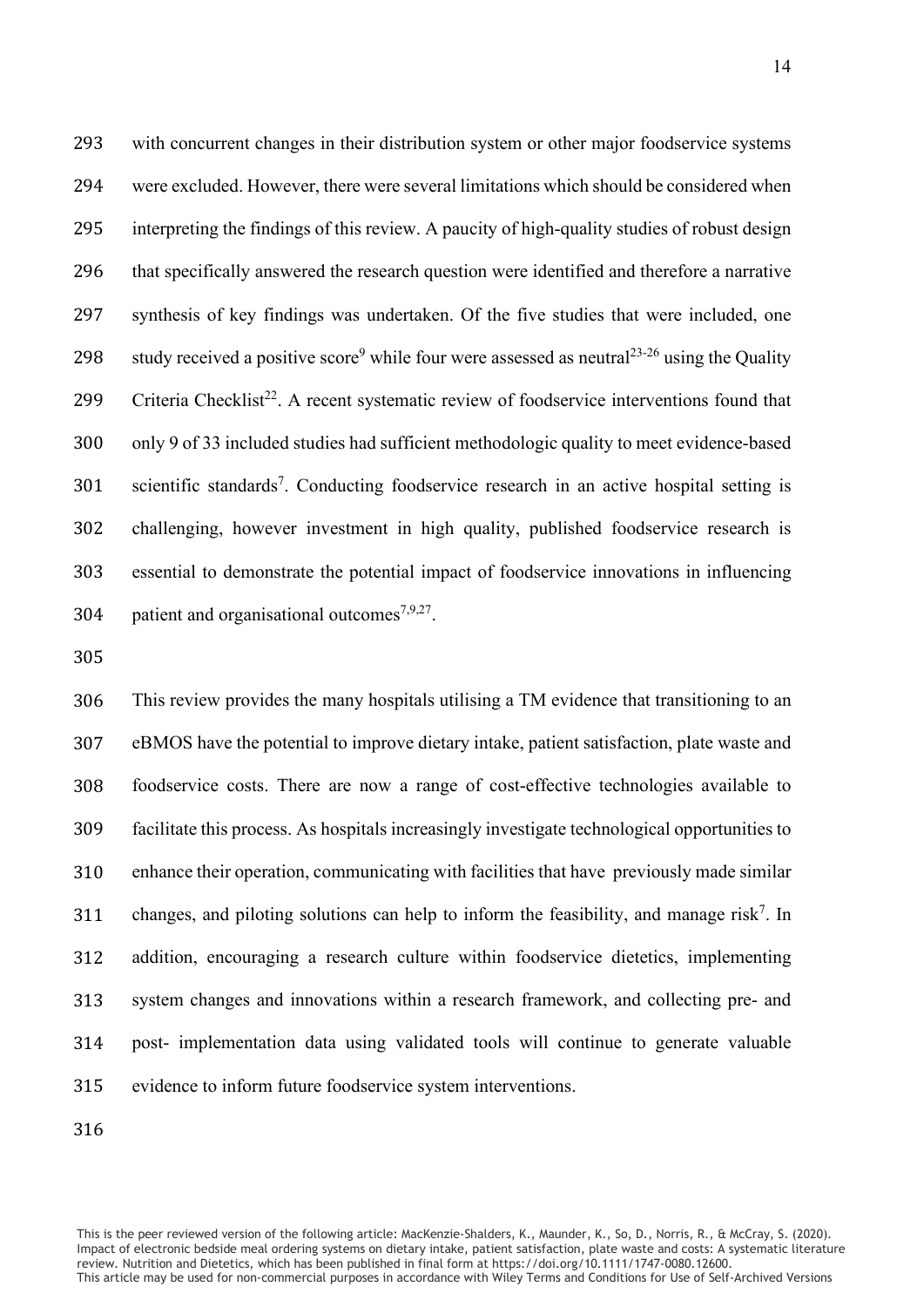*The lead author affirms that this manuscript is an honest, accurate, and transparent account of the study being reported. The reporting of this work is compliant with* 

*PRISMA guidelines. The lead author affirms that no important aspects of the study have* 

*been omitted and that any discrepancies from the study as planned.*

# **Conflict of Interest**

- Kristen MacKenzie-Shalders: None to declare.
- Kirsty Maunder: Kirsty Maunder acknowledges the non-financial support of her
- employer The CBORD Group.
- Daniel So: None to declare.
- Rebecca Norris: None to declare.
- Sally McCray: None to declare.
- 

# **Funding Statement**

- Kristen MacKenzie-Shalders: Manuscript contribution as part of employment at Bond
- University.
- Kirsty Maunder: Manuscript contribution as part of employment at The CBORD Group.
- Daniel So: Manuscript contribution as part of employment at Bond University.
- Rebecca Norris: Manuscript contribution as part of study at Bond University.
- Sally McCray: Manuscript contribution as part of employment at Mater Health
- Services.
- 
- **Authorship contribution**
-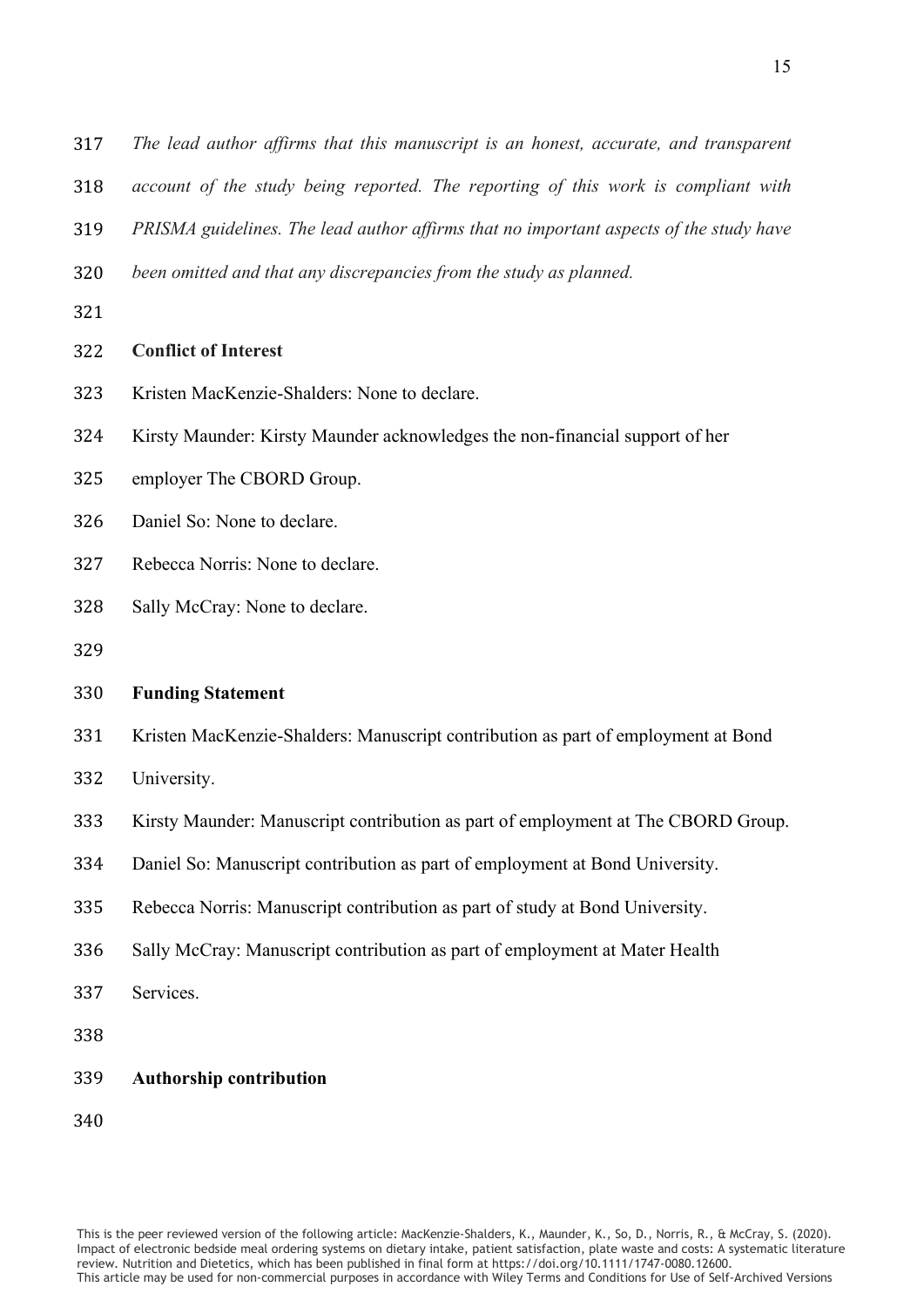| 341 | K MacKenzie-Shalders: Study design and concept, study protocol, second reviewer           |
|-----|-------------------------------------------------------------------------------------------|
| 342 | search screening, manuscript completion and submission, revisions.                        |
| 343 | K Maunder: Study design and concept, study protocol, critical analysis and revision of    |
| 344 | manuscript.                                                                               |
| 345 | D So: Systematic literature search and screening, data extraction, risk of bias, revision |
| 346 | of methodology.                                                                           |
| 347 | R Norris: Study protocol, systematic literature search and screening, data extraction,    |
| 348 | risk of bias, draft manuscript.                                                           |
| 349 | S McCray: Study design and concept, study protocol, critical analysis and revision of     |
| 350 | manuscript.                                                                               |
| 351 | All authors approved final version.                                                       |
| 352 |                                                                                           |
| 353 | Acknowledgement                                                                           |
| 354 |                                                                                           |
| 355 | The authors acknowledge David Honeyman, former Bond University Librarian, for his         |
| 356 | contribution to the protocol and search strategy.                                         |
| 357 |                                                                                           |
|     |                                                                                           |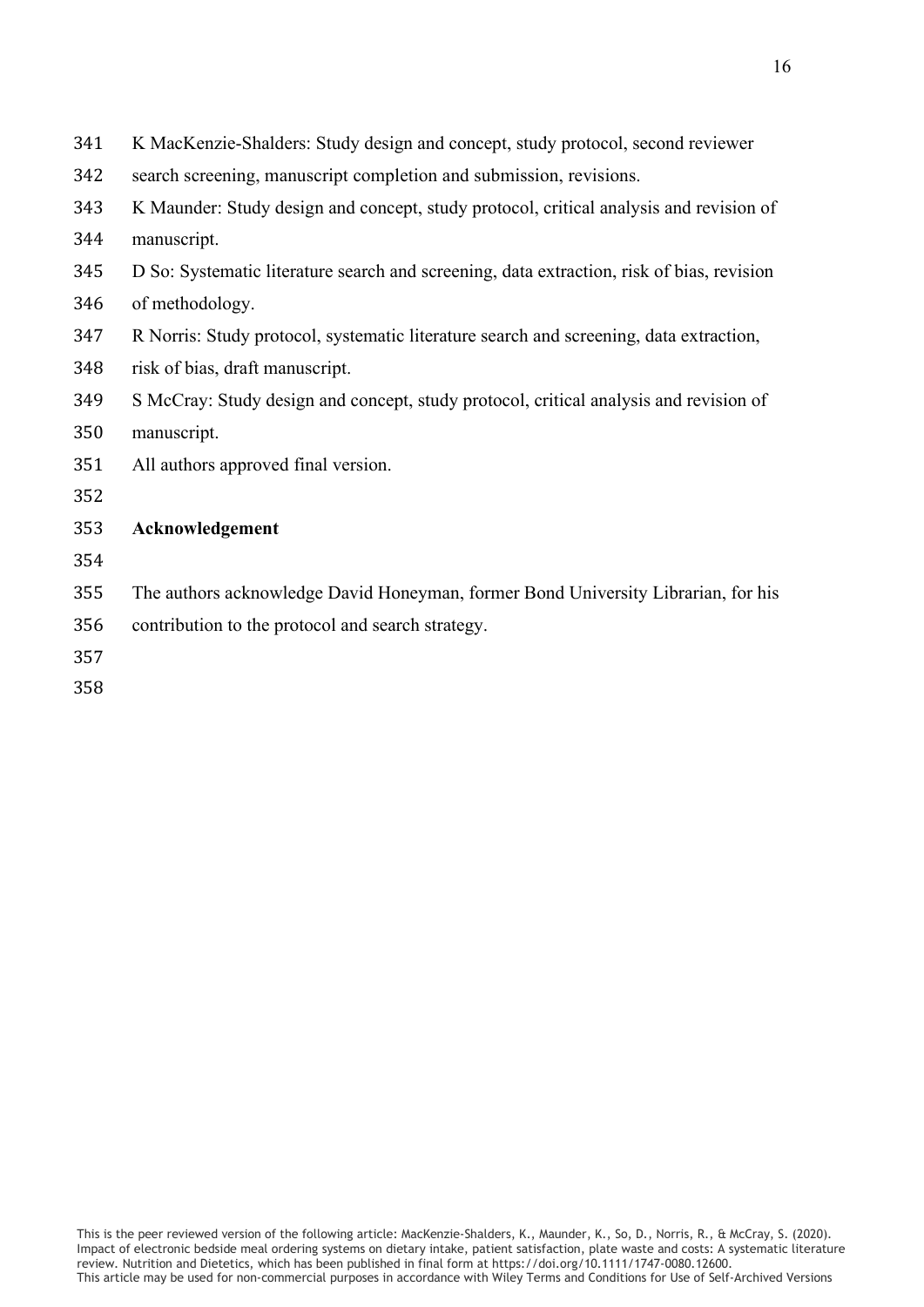# **References**

- 1. Aase S. Hospital Foodservice and Patient Experience: What's New? *Journal*
- *of the American Dietetic Association.* 2011;111(8):1118-1123. 2. Fallon A, Gurr S, Hannan-Jones M, Bauer JD. Use of the Acute Care Hospital 363 Foodservice Patient Satisfaction Questionnaire to monitor trends in patient<br>364 satisfaction with foodservice at an acute care private hospital. Nutrition & satisfaction with foodservice at an acute care private hospital. *Nutrition &*
- *Dietetics.* 2008;65(1):41-46. 366 3. Ottrey E, Porter J. Hospital menu interventions: a systematic review of research. *Int J Health Care Oual Assur.* 2016;29(1):62-74. research. *Int J Health Care Qual Assur.* 2016;29(1):62-74.
- 368 4. White M, Wilcox J, Watson R, Rogany A, Meehan L. Introduction of a patient-<br>369 centred snack delivery system in a children's hospital increases patient 369 centred snack delivery system in a children's hospital increases patient<br>370 satisfaction and decreases foodservice costs. *Iournal of Foodservice*. satisfaction and decreases foodservice costs. *Journal of Foodservice.*
- 2008;19(3):194-199. 5. Agarwal E, Ferguson M, Banks M, Bauer J, Capra S, Isenring E. Nutritional 373 status and dietary intake of acute care patients: results from the Nutrition<br>374 Care Day Survey 2010. *Clinical Nutrition*. 2012:31(1):41-47.
- Care Day Survey 2010. *Clinical Nutrition.* 2012;31(1):41-47.
- 6. Allison SP. Hospital food as treatment. *Clin Nutr.* 2003;22(2):113-114. 7. Dijxhoorn DN, Mortier MJMJ, Van Den Berg MGA, Wanten GJA. The 377 Currently Available Literature on Inpatient Foodservices: Systematic<br>378 Review and Critical Appraisal. *Iournal of the Academy of Nutrition and* Review and Critical Appraisal. *Journal of the Academy of Nutrition and*
- *Dietetics.* 2019;119(7):1118-1141. 380 8. Maunder K, Williams P, Walton K, Ferguson M, Beck E, Probst Y.<br>381 **Introduction to nutrition informatics in Australia**. *Nutrition & Di* Introduction to nutrition informatics in Australia. *Nutrition & Dietetics.*
- 2014;71(4):289-294. 383 9. Maunder K, Lazarus C, Walton K, Williams P, Ferguson M, Beck E. Energy<br>384 and protein intake increases with an electronic bedside spoken meal 384 and protein intake increases with an electronic bedside spoken meal<br>385 ordering system compared to a paper menu in hospital patients. *Clini*  ordering system compared to a paper menu in hospital patients. *Clinical Nutrition ESPEN.* 2015;10(4):e134-e139.
- 387 10. Hartwell H, Johns N, Edwards JSA. E-menus-Managing choice options in<br>388 hospital foodservice. International Journal of Hospitality Management. hospital foodservice. *International Journal of Hospitality Management.*  389 2016;53:12-16.<br>390 11. Prgomet M, Li J.
- 11. Prgomet M, Li J, Li L, Georgiou A, Westbrook JI. The impact of electronic 391 meal ordering systems on hospital and patient outcomes: A systematic<br>392 review. International lournal of Medical Informatics. 2019:129:275-284 review. *International Journal of Medical Informatics.* 2019;129:275-284.
- 12. Higgins J, Green S. *Cochrane handbook for systematic reviews of interventions.* Hoboken, New Jersey.: John Wiley & Sons; 2011.
- 13. Moher D, Shamseer L, Clarke M, et al. Preferred reporting items for 396 systematic review and meta-analysis protocols (PRISMA-P) 2015<br>397 statement. Systematic reviews. 2015;4(1):1. statement. *Systematic reviews.* 2015;4(1):1.
- 398 14. Ouzzani M, Hammady H, Fedorowicz Z, Elmagarmid A. Rayyan—a web and<br>399 mobile app for systematic reviews. Systematic reviews. 2016;5(1). mobile app for systematic reviews. *Systematic reviews.* 2016;5(1).
- 400 15. Ottrey E, Porter J. Exploring patients' experience of hospital meal-ordering<br>401 systems. Nursing Standard. 2017:31(50):41-51. systems. *Nursing Standard.* 2017;31(50):41-51.
- 16. Sathiaraj E, Priya K, Chakraborthy S, Rajagopal R. Patient-Centered Foodservice Model Improves Body Weight, Nutritional Intake and Patient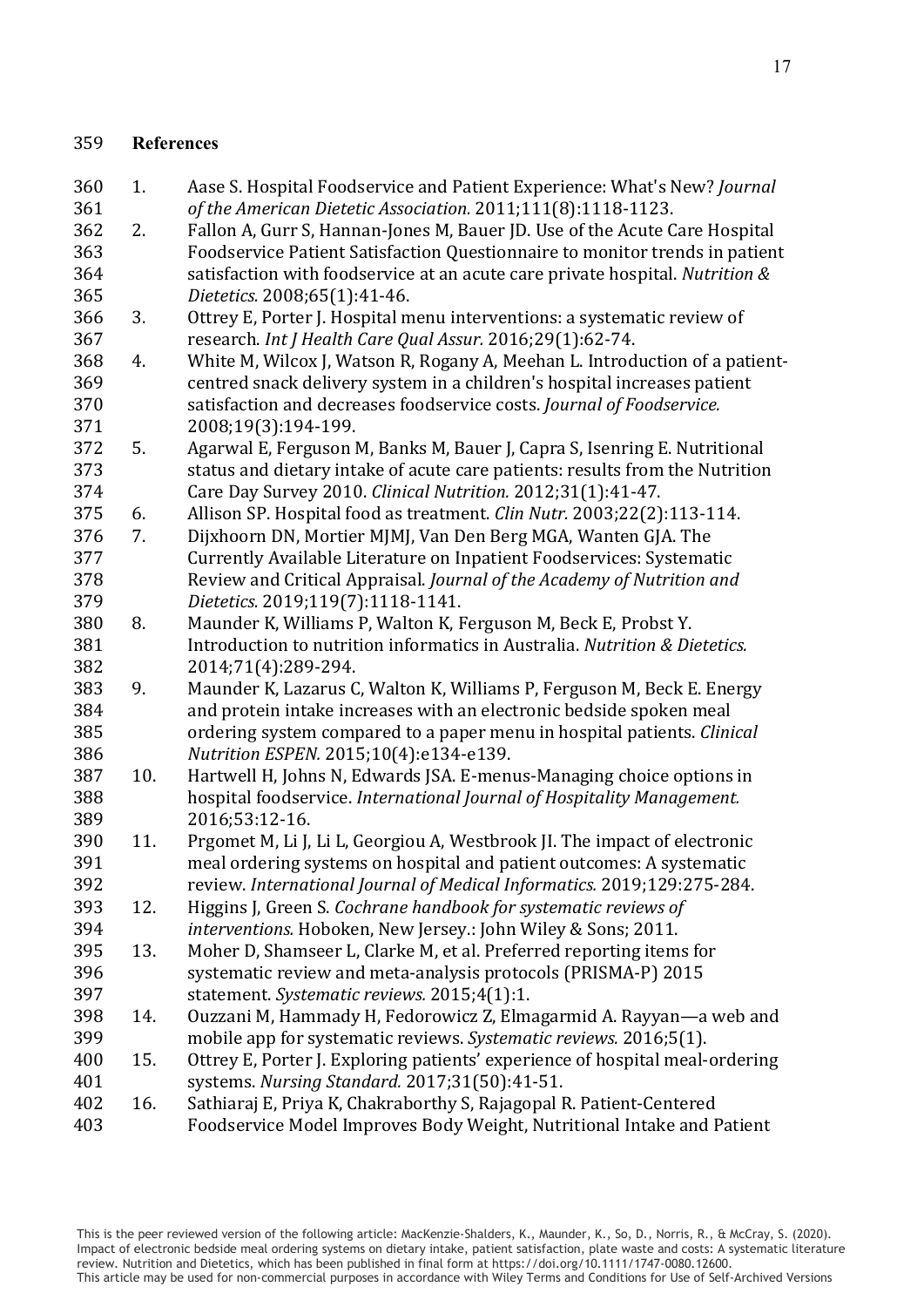| 404 |     | Satisfaction in Patients Undergoing Cancer Treatment. Nutrition and Cancer.  |
|-----|-----|------------------------------------------------------------------------------|
| 405 |     | 2019;71(3):418-423.                                                          |
| 406 | 17. | McCray S, Maunder K, Krikowa R, Mackenzie-Shalders K. Room Service           |
| 407 |     | Improves Nutritional Intake and Increases Patient Satisfaction While         |
| 408 |     | Decreasing Food Waste and Cost. Journal of the Academy of Nutrition and      |
| 409 |     | Dietetics. 2018;118(2):284-293.                                              |
| 410 | 18. | McCray S, Maunder K, Barsha L, Mackenzie-Shalders K. Room service in a       |
| 411 |     | public hospital improves nutritional intake and increases patient            |
| 412 |     | satisfaction while decreasing food waste and cost. J Hum Nutr Diet.          |
| 413 |     | 2018;31(6):734-741.                                                          |
| 414 | 19. | Oyarzun VE, Lafferty LJ, Gregoire MB, Sowa DC, Dowling RA, Shott S.          |
| 415 |     | Research and professional briefs. Evaluation of efficiency and effectiveness |
| 416 |     | measurements of a foodservice system that included a spoken menu.            |
| 417 |     | Journal of the American Dietetic Association. 2000;100(4):460-463.           |
| 418 | 20. | Walton K. Improving opportunities for food service and dietetics practice in |
| 419 |     | hospitals and residential aged care facilities. Nutrition & Dietetics.       |
| 420 |     | 2012;69(3):222-225.                                                          |
| 421 | 21. | Capra S, Wright O, Sardie M, Bauer J, Askew D. The Acute Care Hospital       |
| 422 |     | Foodservice Patient Satisfaction Questionnaire: The development of a valid   |
| 423 |     | and reliable tool to measure patient satisfaction with acute care hospital   |
| 424 |     | foodservices. Foodservice Research International. 2005;16(1-2):1-14.         |
| 425 | 22. | Academy of Nutrition and Dietetics. Evidence Analysis manual: steps in the   |
| 426 |     | academy evidence analysis process. IL, USA: Academy of Nutrition and         |
| 427 |     | Dietetics; 2016.                                                             |
| 428 | 23. | Barrington V, Maunder K, Kelaart A. Engaging the patient: improving          |
| 429 |     | dietary intake and meal experience through bedside terminal meal ordering    |
| 430 |     | for oncology patients. Journal of Human Nutrition and Dietetics.             |
| 431 |     | 2018;31(6):803-809.                                                          |
| 432 | 24. | Jamison J, Bednar C, Alford B, Hsueh A. A computerized interactive menu      |
| 433 |     | selector system for hospitals. Journal of the American Dietetic Association. |
| 434 |     | 1996;96(10):1046-1047.                                                       |
| 435 | 25. | McCray S, Maunder K, Norris R, Moir J, MacKenzie-Shalders K. Bedside         |
| 436 |     | Menu Ordering System increases energy and protein intake while               |
| 437 |     | decreasing plate waste and food costs in hospital patients. Clin Nutr ESPEN. |
| 438 |     | 2018;26:66-71.                                                               |
| 439 | 26. | Hartwell H, Johns N, Edwards JSA. E-menus—Managing choice options in         |
| 440 |     | hospital foodservice. International Journal of Hospitality Management.       |
| 441 |     | 2016;53:12-16.                                                               |
| 442 | 27. | Agarwal E, Ferguson M, Banks M, et al. Malnutrition and poor food intake     |
| 443 |     | are associated with prolonged hospital stay, frequent readmissions, and      |
| 444 |     | greater in-hospital mortality: results from the Nutrition Care Day Survey    |
| 445 |     | 2010. Clinical Nutrition. 2013;32(5):737-745.                                |
| 446 | 28. | Barker LA, Gout BS, Crowe TC. Hospital malnutrition: prevalence,             |
| 447 |     | identification and impact on patients and the healthcare system.             |
| 448 |     | International journal of environmental research and public health.           |
| 449 |     | 2011;8(2):514-527.                                                           |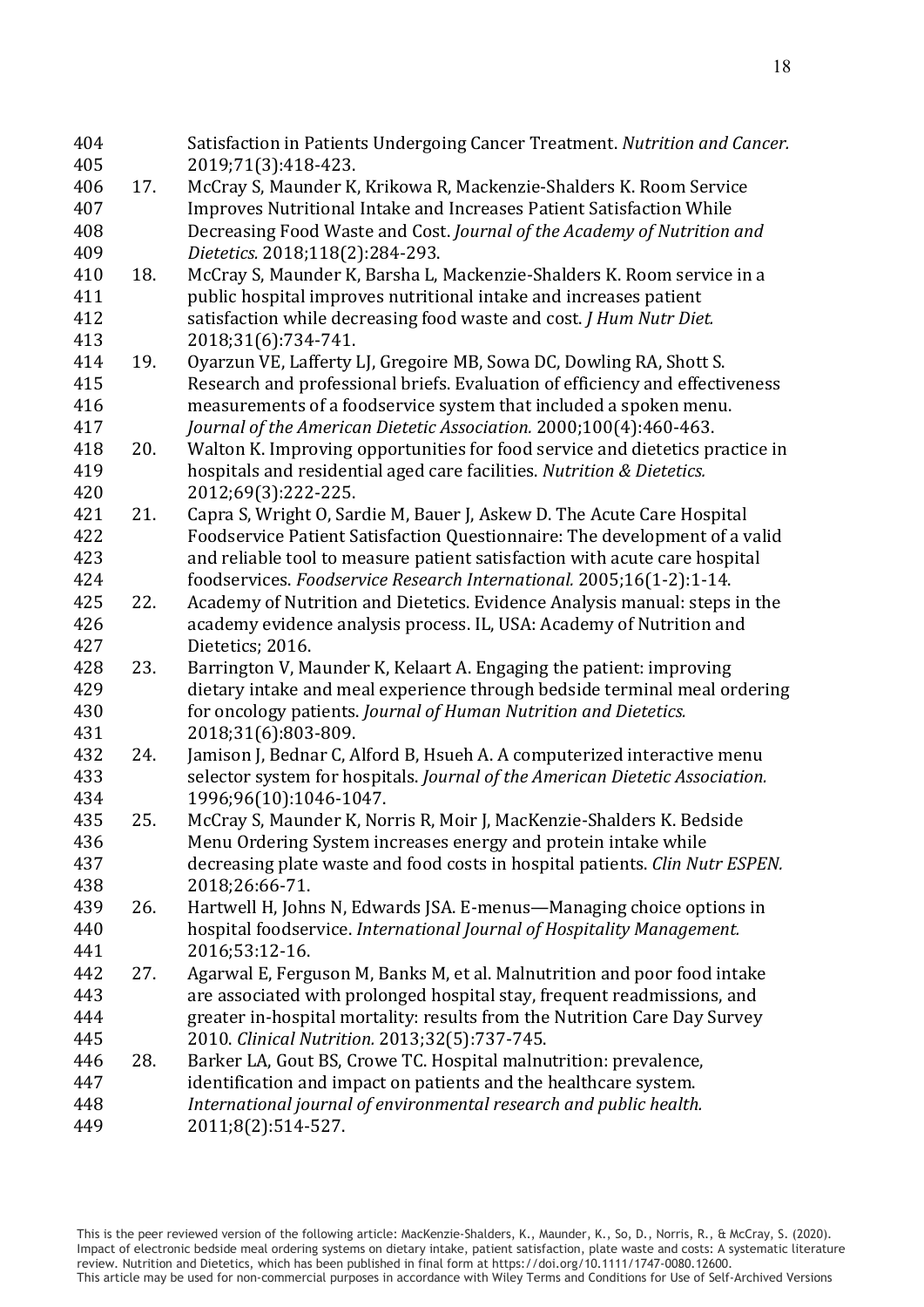| 450 | 29. | Oyarzun VE, Lafferty LJ, Gregoire MB, Sowa DC, Dowling RA, Shott S.            |
|-----|-----|--------------------------------------------------------------------------------|
| 451 |     | Evaluation of efficiency and effectiveness measurements of a foodservice       |
| 452 |     | system that included a spoken menu. Journal of the American Dietetic           |
| 453 |     | Association. 2000;100(4):460-463.                                              |
| 454 | 30. | Rodgers S. Selecting a food service system: a review. International Journal of |
| 455 |     | Contemporary Hospitality Management. 2005;17(2):147-156.                       |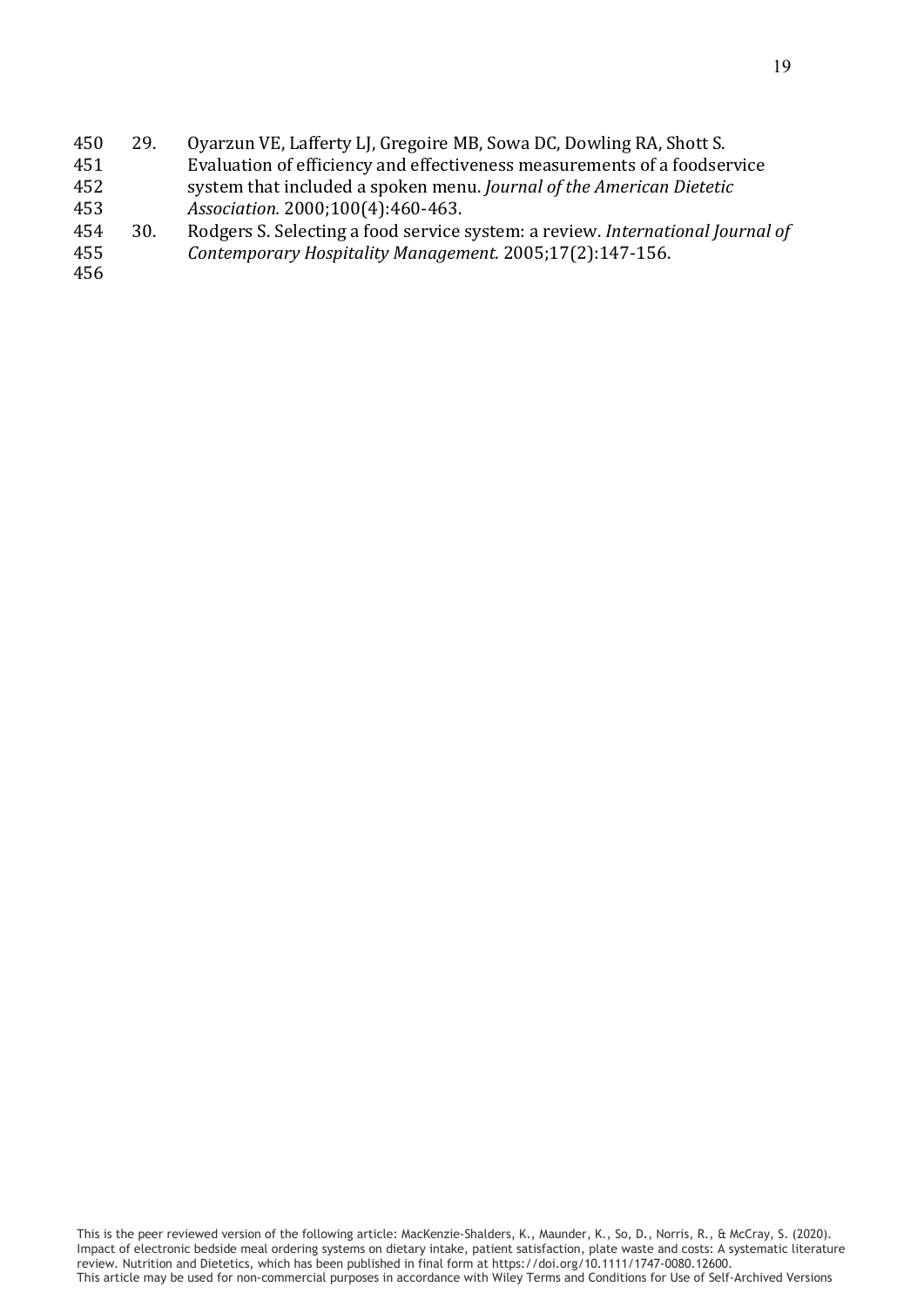- 
- 457 **Search strategies** December  $15<sup>th</sup>$ , 2018
- 459<br>460

# 460 *MEDLINE via Ovid*

461 (menu\*.tw. OR eMenu\*.tw. OR ((food OR meal\*) and order\*).tw. OR Meals/ OR catering service\*.tw. OR hospital food service\*.tw. OR meal ordering system\*.tw.)

- 462 catering service\*.tw. OR hospital food service\*.tw. OR meal ordering system\*.tw.)<br>463 (BMOS.tw. OR bed?side.tw OR spoken.tw OR electronic.tw. OR informatics.tw.
- 463 (BMOS.tw. OR bed?side.tw OR spoken.tw OR electronic.tw. OR informatics.tw. OR system.tw. OR wireless.tw. OR computer\*.tw. OR monitor.tw. OR digital.tw. OR exp
- 464 system.tw. OR wireless.tw. OR computer\*.tw. OR monitor.tw. OR digital.tw. OR exp<br>465 Food Service/ OR exp Hospitals/)
- 465 Food Service/ OR exp Hospitals/)<br>466 (acute.tw. OR hospital\*.tw. OR hospital 466 (acute.tw. OR hospital\*.tw. OR hospital patient\*.tw.)<br>467 Results: 853
- 467 **Results: 853**
- 

# 468<br>469 469 *Excerpta Medica Database (EMBASE) via Elsevier*

- 470 (menu\*:ti,ab OR eMenu\*:ti,ab OR ((food OR meal\*) AND order\*):de OR 'meal'/exp OR<br>471 (catering service '/exp OR 'hospital food service '/exp OR 'meal ordering system'/exp)
- 471 'catering service'/exp OR 'hospital food service'/exp OR 'meal ordering system'/exp)<br>472 (BMOS:ti,ab OR bedside:ti,ab OR 'bed side':ti,ab OR spoken:ti,ab OR electronic:ti,a
- 472 (BMOS:ti,ab OR bedside:ti,ab OR 'bed side':ti,ab OR spoken:ti,ab OR electronic:ti,ab 473 OR informatics:ti,ab OR system:ti,ab OR wireless:ti,ab OR computer\*:ti,ab OR
- 474 monitor: ti, ab OR digital: ti, ab)<br>475 (acute: ti, ab OR hospital\*: ti, ab 475 (acute:ti,ab OR hospital\*:ti,ab OR 'hospital patient\*':ti,ab)<br>476 **Results: 958**
- 476 **Results: 958**
- 477<br>478
- 478 *Cumulative Index to Nursing and Allied Health Literature (CINAHL) via EBSCO*  479 *host*
- 480 (menu\* OR eMenu\* OR ((food OR meal\*) AND order\*) OR (MH "Meals") OR (MH<br>481 ("Menu Planning") OR (MH "Food Service Department") OR meal ordering system\*
- 481 "Menu Planning") OR (MH "Food Service Department") OR meal ordering system\*<br>482 BMOS OR bedside OR "bed side" OR spoken OR electronic OR informatics OR
- 482 BMOS OR bedside OR "bed side" OR spoken OR electronic OR informatics OR<br>483 system OR wireless OR computer\* OR monitor OR digital
- 483 system OR wireless OR computer\* OR monitor OR digital 484 acute OR hospital\* OR (MH "Inpatients") OR "hospital inp
- 484 acute OR hospital\* OR (MH "Inpatients") OR "hospital inpatient\*"<br>485 **Results: 270**
- **Results: 270**
- 486<br>487

# 487 *Web of Science via Web of Knowledge*

- 488 TI=((menu\* OR eMenu\* OR ((food OR meal\*) AND order\*) OR meal\* OR catering<br>489 service\* OR hospital food service\* OR meal ordering system\*)) OR AB=((menu\* OR
- 489 service\* OR hospital food service\* OR meal ordering system\*)) OR AB=((menu\* OR<br>490 eMenu\* OR ((food OR meal\*) AND order\*) OR meal\* OR catering service\* OR
- 490 eMenu\* OR ((food OR meal\*) AND order\*) OR meal\* OR catering service\* OR<br>491 hospital food service\* OR meal ordering system\*))
- 491 hospital food service\* OR meal ordering system\*))<br>492 TI=((BMOS OR bedside OR bed side OR spoken C
- 492 TI=((BMOS OR bedside OR bed side OR spoken OR electronic OR informatics OR<br>493 system OR wireless OR computer\* OR monitor OR digital)) OR AB=((BMOS OR
- 493 system OR wireless OR computer\* OR monitor OR digital)) OR AB=((BMOS OR 494 bedside OR bed side OR spoken OR electronic OR informatics OR system OR wire
- 494 bedside OR bed side OR spoken OR electronic OR informatics OR system OR wireless OR computer\* OR monitor OR digital)
- 495 OR computer\* OR monitor OR digital))<br>496 TI=((acute OR hospital\* OR hospital inn
- 496 TI=((acute OR hospital\* OR hospital inpatient\*)) OR AB=((acute OR hospital\* OR<br>497 hospital inpatient\*))
- 497 hospital inpatient\*))<br>498 **Results: 995**
- 498 **Results: 995**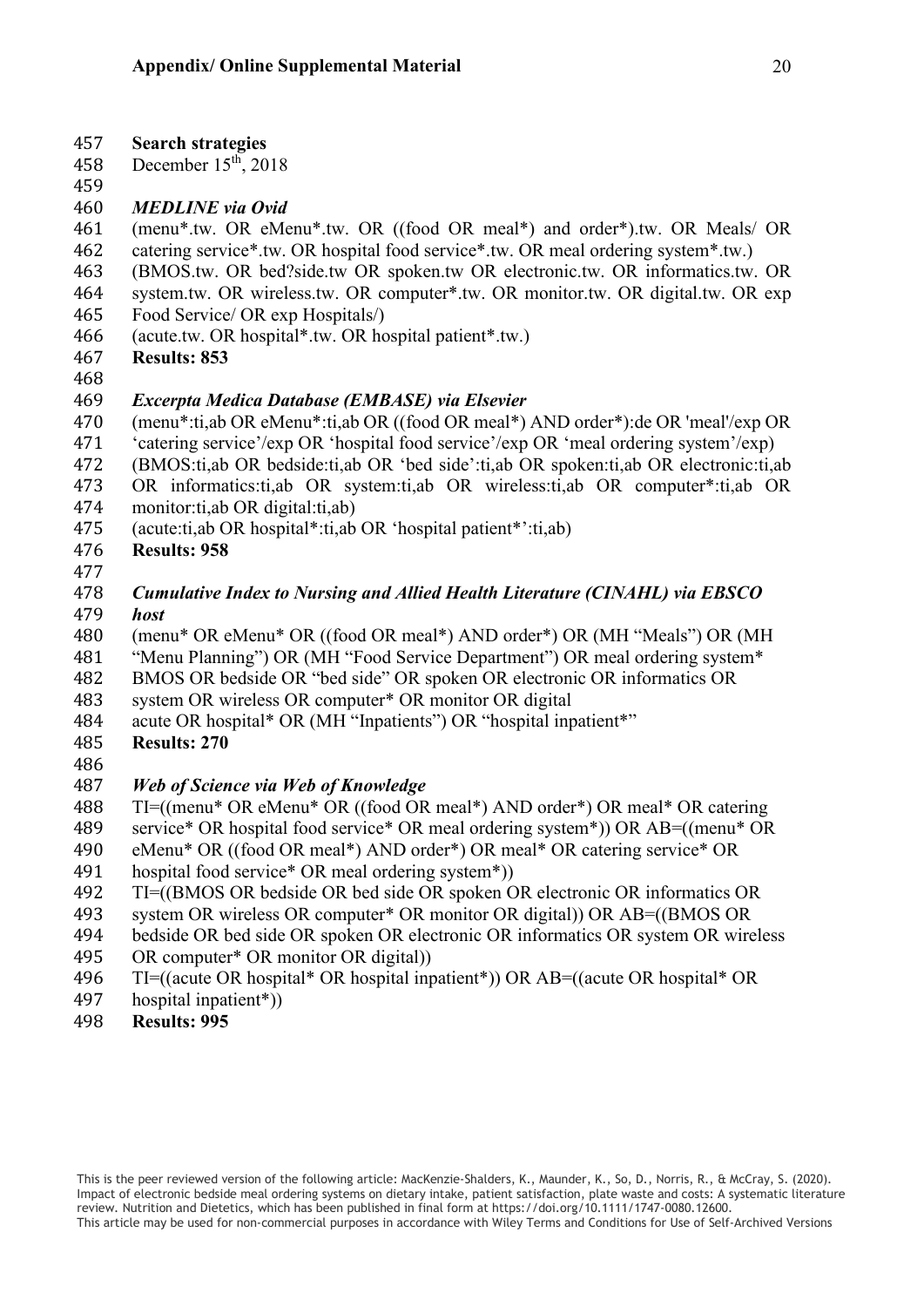# **Appendix/ Figures**

499



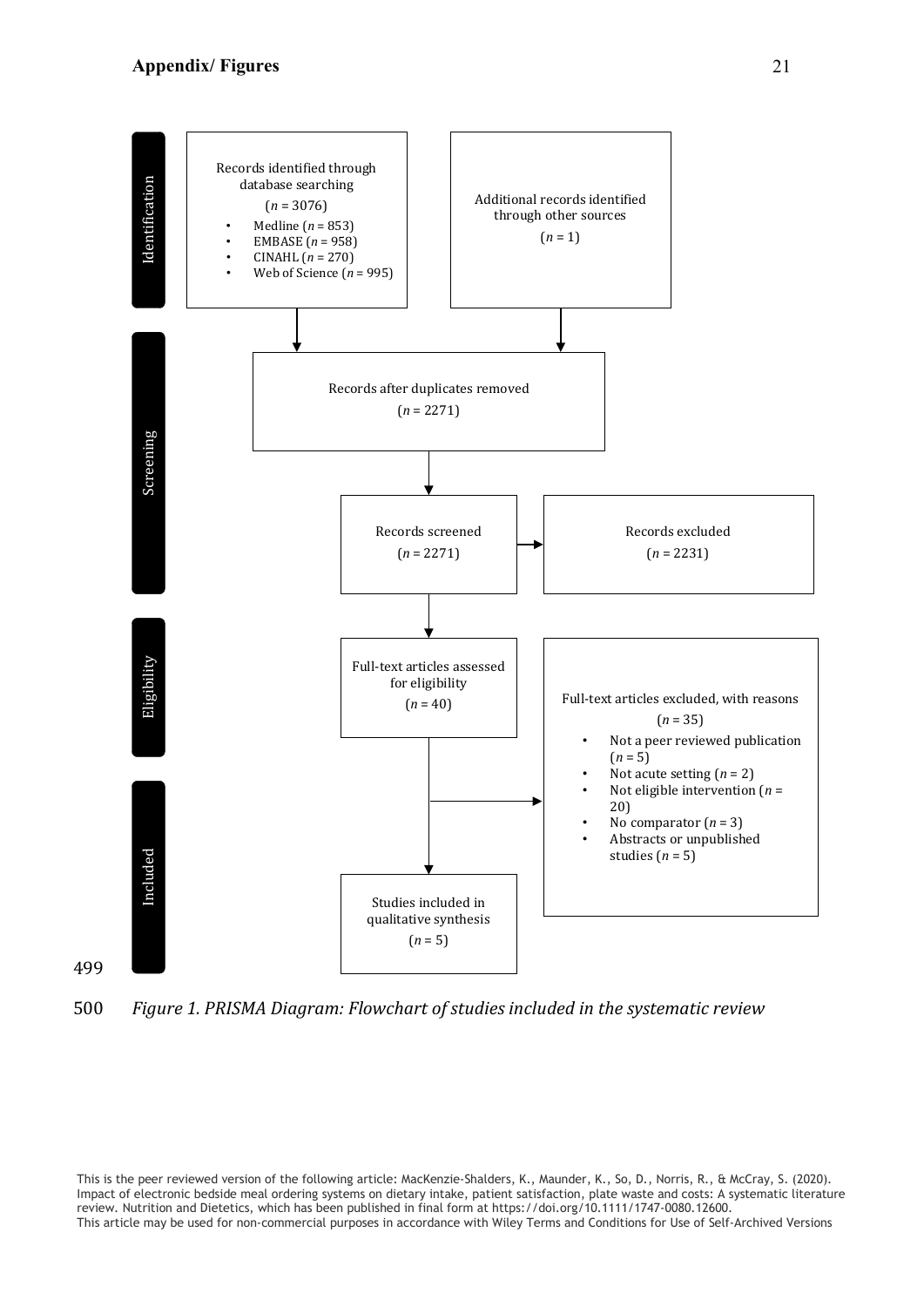|                 | 1. Clear research question? | 2. Participant selection bias? | Comparable study groups?<br>w. | 4. Handling of withdrawals? | Blinding<br>s.          | 6. Intervention description | 7. Valid outcome assessments? | Appropriate statisticl analysis?<br>ထံ | Appropriate conclusions?<br>o, | 10. Funding disclosure | Overall quality rating |
|-----------------|-----------------------------|--------------------------------|--------------------------------|-----------------------------|-------------------------|-----------------------------|-------------------------------|----------------------------------------|--------------------------------|------------------------|------------------------|
| Barrington 2018 | $\ddot{}$                   | $^{+}$                         | $+$                            | $\overline{\mathbf{r}}$     | $\overline{?}$          | $^{+}$                      | $\ddot{}$                     | $\ddot{}$                              | $\ddot{}$                      | $\ddot{}$              | $\overline{?}$         |
| Hartwell 2016   | $\ddot{}$                   | Đ                              | $\ddot{}$                      | $\overline{r}$              | $\overline{?}$          | $^{+}$                      | $\overline{\mathbf{r}}$       | $\ddot{}$                              | $\overline{\mathbf{r}}$        | $\overline{?}$         | $\overline{?}$         |
| Jamison 1996    | $\ddot{}$                   | $^{+}$                         | $\overline{\mathbf{r}}$        | $\overline{?}$              | $\overline{?}$          | $\ddot{}$                   | $\overline{?}$                | $\ddot{}$                              | $\overline{\mathbf{r}}$        | $\overline{?}$         | $\overline{?}$         |
| Maunder 2015    | $+$                         | $^{+}$                         | $+$                            | $^{+}$                      | $\overline{?}$          | $\pm$                       | $\ddot{}$                     | $^{+}$                                 | $\ddot{}$                      | $^{+}$                 | $+$                    |
| McCray 2018     | ÷                           | $\ddot{}$                      | ÷                              | $\overline{?}$              | $\overline{\mathbf{r}}$ | $\ddot{}$                   | $\ddot{}$                     | $\ddot{}$                              | $\ddot{}$                      | $\ddot{}$              | $\overline{?}$         |

502 *Figure 2 – Quality Criteria Checklist and overall rating for each study included in this* 

- 503 *systematic* review *(n = 5). Risk of bias judgments performed per Primary Research*
- 504 *Quality Criteria Checklist for Primary Research tool from the Academy of Nutrition*
- 505 *and Dietetics* <sup>22</sup>. Plus/positive ratings presented as green/low; neutral ratings presented
- 506 *as yellow/unclear, minus/negative ratings presented as red/high.*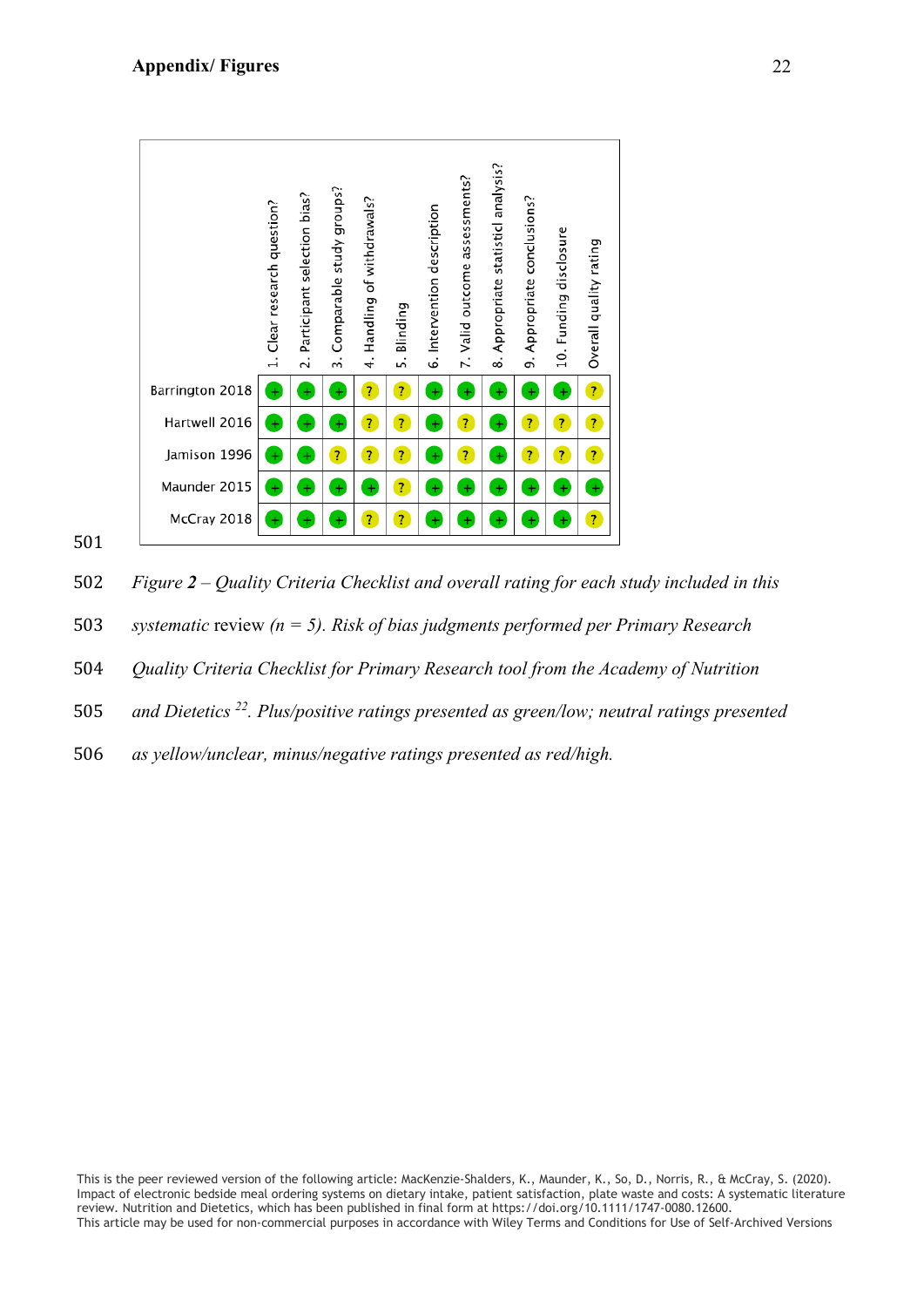# **Appendix/ Tables**

Table 1 – Characteristics table of studies evaluating the impact of electronic bedside menu ordering systems on foodservice and patient outcomes

with a comparator

| Author<br>(year)               | <b>Country</b> | Duration <sup>1</sup> | Cohort $age2$<br>(years)           | $\boldsymbol{n}$ | Aim<br><b>Study design</b>                |                                                                                                                                                                                                               | Intervention;<br><b>Delivery</b>                        | Comparator | <b>Reported</b><br><b>Outcomes</b>                                      |
|--------------------------------|----------------|-----------------------|------------------------------------|------------------|-------------------------------------------|---------------------------------------------------------------------------------------------------------------------------------------------------------------------------------------------------------------|---------------------------------------------------------|------------|-------------------------------------------------------------------------|
| Barrington<br>et al.<br>(2018) | Australia      | NA                    | Intervention: 65<br>Comparator: 61 | 201              | Observational point<br>prevalence         | To determine changes in patient dietary intake, plate<br>waste and meal experience associated with the<br>implementation of a patient directed BMOS compared<br>to traditional paper menus.                   | BMOS; Patient-<br>directed                              | Paper menu | Nutritional intake<br>Plate waste<br>Meal experience                    |
| Hartwell<br>et al.<br>(2016)   | <b>UK</b>      | NA                    | 68                                 | 162              | Pre-test post-test                        | To evaluate an initiative in which e-menus and touch<br>screen technology were piloted in a large UK hospital.                                                                                                | E-menu;<br>Patient-directed                             | Paper menu | <b>Patient Satisfaction</b>                                             |
| Jamison et<br>al. (1996)       | <b>USA</b>     | NA                    | $7 - 78$                           | 50               | Pre-test, post-test                       | To evaluate patient acceptability and cost-effectiveness<br>of a computerised menu selection system compared<br>with that of a printed menu system.                                                           | Computerised<br>menu(TV)<br>screen); staff-<br>deployed | Paper menu | <b>Patient Satisfaction</b><br>(acceptability)<br>Cost effectiveness    |
| Maunder<br>et al.<br>(2015)    | Australia 4    |                       | 65                                 | 119              | Quasi-experimental pre-<br>test post-test | To determine changes in the dietary intake and<br>satisfaction of hospital patients, as well as the role of<br>the NA, associated with the implementation of an<br>electronic BMOS compared to a paper menu.  | BMOS; staff-<br>deployed                                | Paper menu | Nutritional Intake<br><b>Patient Satisfaction</b>                       |
| McCray et<br>al. $(2018)$      | Australia      | NA                    | Intervention: 72<br>Comparator: 63 | 188              | Observational point<br>prevalence         | To evaluate the impact of changing from a traditional<br>paper menu ordering system to BMOS on key outcome<br>measures of nutritional intake, plate waste, and the<br>satisfaction of both patients and staff | BMOS; staff-<br>deployed                                | Paper menu | Nutritional intake<br>Patient satisfaction<br>Plate waste<br>Food costs |

<sup>1</sup> Intervention duration in weeks; not applicable in study conducted using pre-test, post-test study designs. <sup>2</sup>Age expressed in mean years of each

group; age range provided when means were not obtainable; age expressed as entire cohort where per group data was not available.

Abbreviations: BMOS, Bedside Menu Ordering System; E-menu, Electronic menu; N/A, Not applicable; TV, Television.